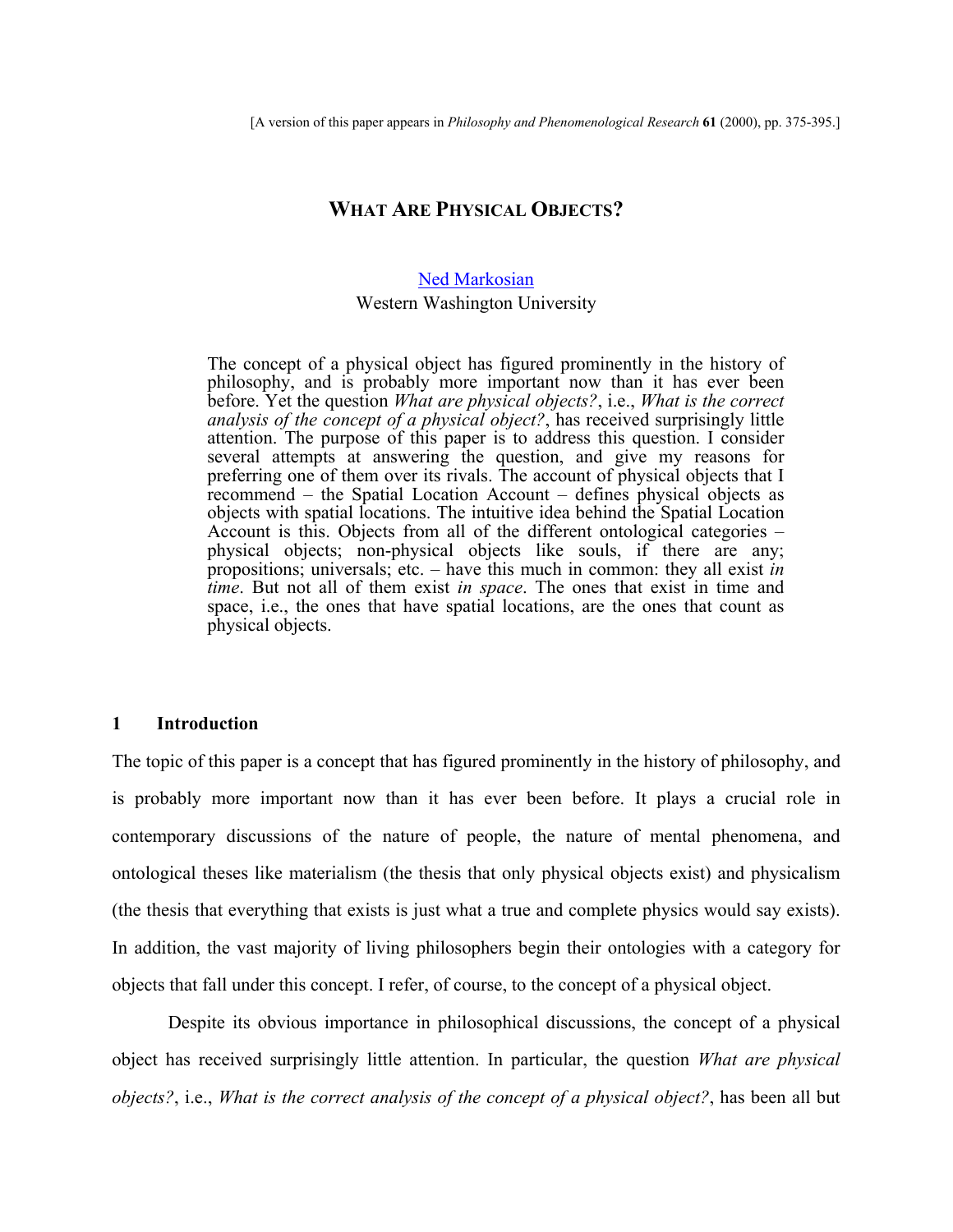ignored by most philosophers.<sup>1</sup> The purpose of this paper is to address this question. In what follows, I will consider several attempts at answering the question, and give my reasons for preferring one of them over its rivals[.2](#page-1-1) The account of physical objects that I will recommend is one that simply defines physical objects as objects with spatial locations.

### **2 Physicality and Objecthood**

 $\overline{a}$ 

One question that naturally arises in an investigation into the nature of physical objects is this: What are objects? In what follows I will use the word 'object' in the broadest possible sense – as synonymous with 'entity' and 'thing' – so that each and every thing is an object. On this usage, physical objects (whatever they turn out to be) will count as objects, as will numbers, sets, universals, propositions, possible worlds, events, facts, minds, and souls (if there are entities of these kinds, that is). Given this way of understanding the word 'object', our investigation into the nature of physical objects will be an inquiry into the nature of physicality, rather than an inquiry into the nature of objecthood.[3](#page-1-2)

<span id="page-1-0"></span>There have been important exceptions to this rule, some of which will be discussed below. And there has been a great deal of discussion in the literature of questions like *What is physicalism?*, *What is materialism?*, *What is physical materialism?*, *What is the mental-physical supervenience thesis?*, etc. But in most cases, it is clear that the philosophers who discuss these questions do not mean to be offering an analysis of the concept of a physical object; for they make use of terms like 'physical' and 'material' in their explications of the relevant theses. See, for example, Tim Crane and D.H. Mellor, "There Is No Question of Physicalism;" Chris Daly, "Does Physicalism Need Fixing?" John Dupre, *The Disorder of Things: Metaphysical Foundations of the Disunity of Science*; Terence Horgan, "Supervenience and Microphysics" and "Supervenience and Cosmic Hermeneutics;" Jaegwon Kim, "Psychophysical Supervenience" and "Concepts of Supervenience;" David Lewis, "New Work for a Theory of Universals;" and Philip Pettit, "A Definition of Physicalism."

<span id="page-1-1"></span><sup>&</sup>lt;sup>2</sup> Some people may worry that it is a mistake to assume that the same concept is relevant to different philosophical discussions featuring the expression 'physical object'. I am sympathetic to this worry, but I think that, at the very least, we should want there to be one main concept of the physical that features in an important subset of philosophical discussions of physical objects. I say more about this issue in Section 9 below.

<span id="page-1-2"></span>I will have more to say in Section 9 below about some of these other putative kinds of object.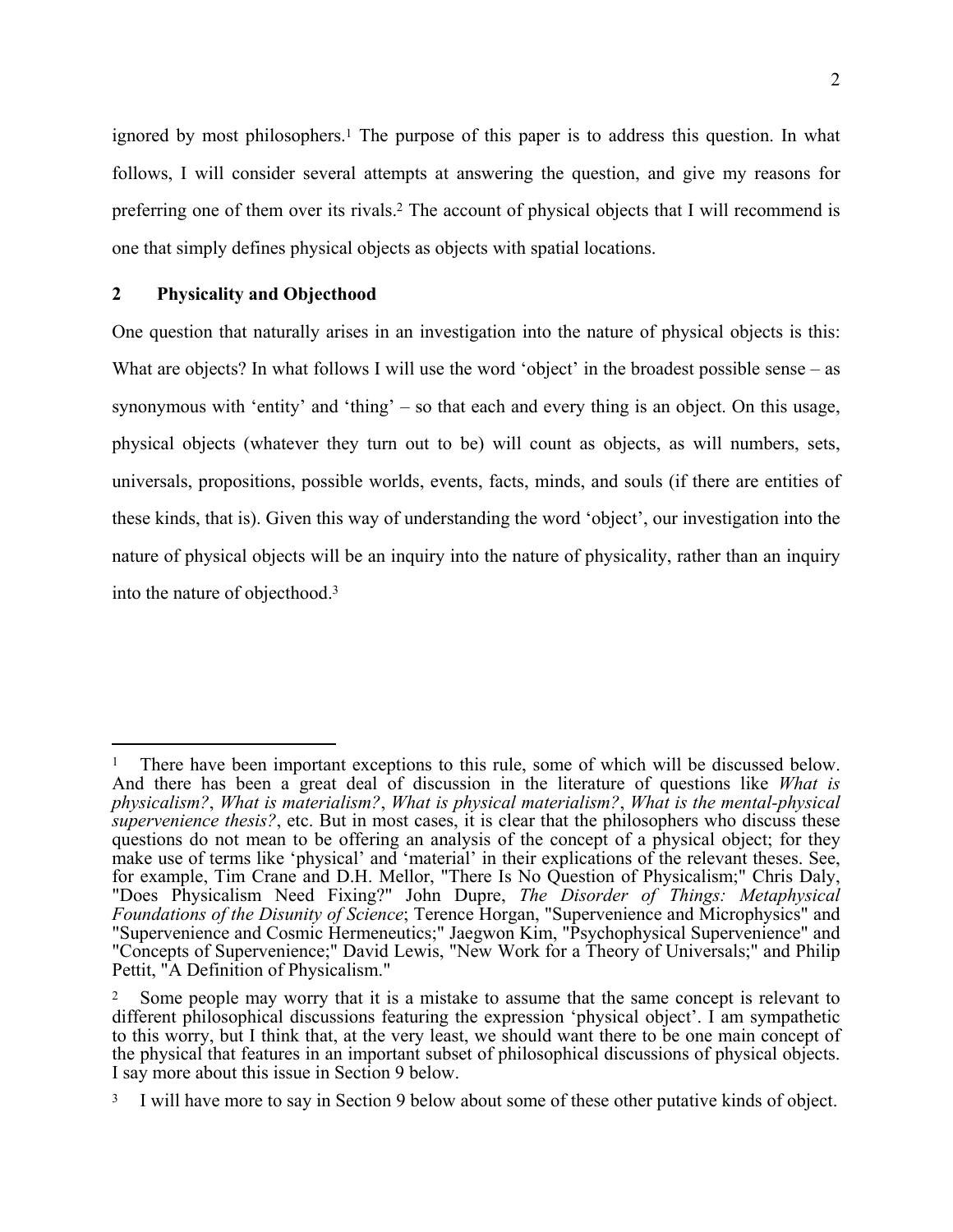#### **3 The Spatial Location Account of Physical Objects**

 $\overline{a}$ 

Hobbes said that "a body is that, which having no dependence on our thought, is coincident or coextended with some part of space."[4](#page-2-0) If I understand Hobbes correctly then the analysis of the concept of a physical object that I want to recommend is his. For on my view, the best account of physical objects is this: a physical object is an object with a spatial location. I'll call this view the Spatial Location Account of Physical Objects[.5](#page-2-1)

The intuitive idea behind the Spatial Location Account is this. Objects from all of the different ontological categories – physical objects; non-physical objects like souls, if there are any; propositions; universals; etc. – have this much in common: they all exist *in time*. But not all of them exist *in space*. The ones that exist in space, i.e., the ones that have spatial locations, are the ones that count as physical objects. Thus souls, if there are any, are objects with temporal locations but without spatial locations. They might interact with objects in space, like our bodies, but even when they do so, they are not themselves located in space. And if it turns out that a

<span id="page-2-0"></span><sup>4</sup> *De Corpore*, 2.8.1. Hobbes may have intended *mind-independence* to be a part of his definition of 'physical object'. If so then I am not endorsing that part of Hobbes's analysis. (But I happen to think that there is an excellent reason *not* to interpret Hobbes as defining physical objects as mind-independent objects with spatial locations. After all, there are surely some mindindependent objects that are not physical (such as the number 2 and the proposition that  $2 + 2 =$ 4), so that being mind-independent cannot be a sufficient condition for being physical, even if it is a necessary condition. And it seems obvious that no object with a spatial location is dependent on our thought. So if being mind-independent and being spatially located are necessary and jointly sufficient conditions for being physical, then having a spatial location will itself be a necessary and sufficient condition for being physical.)

Richard Cartwright quotes Hobbes in his paper "Scattered Objects," where he says "Bodies in Hobbes's sense are material objects in ours; so at any rate I shall assume." But Cartwright seems to have at least some doubts about whether Hobbes's definition is wholly correct, for he goes on to say "And I shall assume that his definition is correct at least in its implication that coincidence with some part of space is required of anything that is to count as a material object." See "Scattered Objects," p. 171.

<span id="page-2-1"></span><sup>5</sup> Hobbes and I are, naturally enough, not the only philosophers who have endorsed roughly this account of physical objects. See, for example, Hoffman and Rosenkrantz, *Substance Among Other Categories*, Chapters 1 and 5; and Charles, "Supervenience, Composition, and Physicalism." But as far as I know, no other philosopher has given arguments for this account of physical objects over its rivals.

I should note here that, as I am understanding the Spatial Location Account, it is to a certain extent meant to be a *prescriptive* rather than a *descriptive* proposal. I will have more to say about this aspect of the proposal in Section 9 below.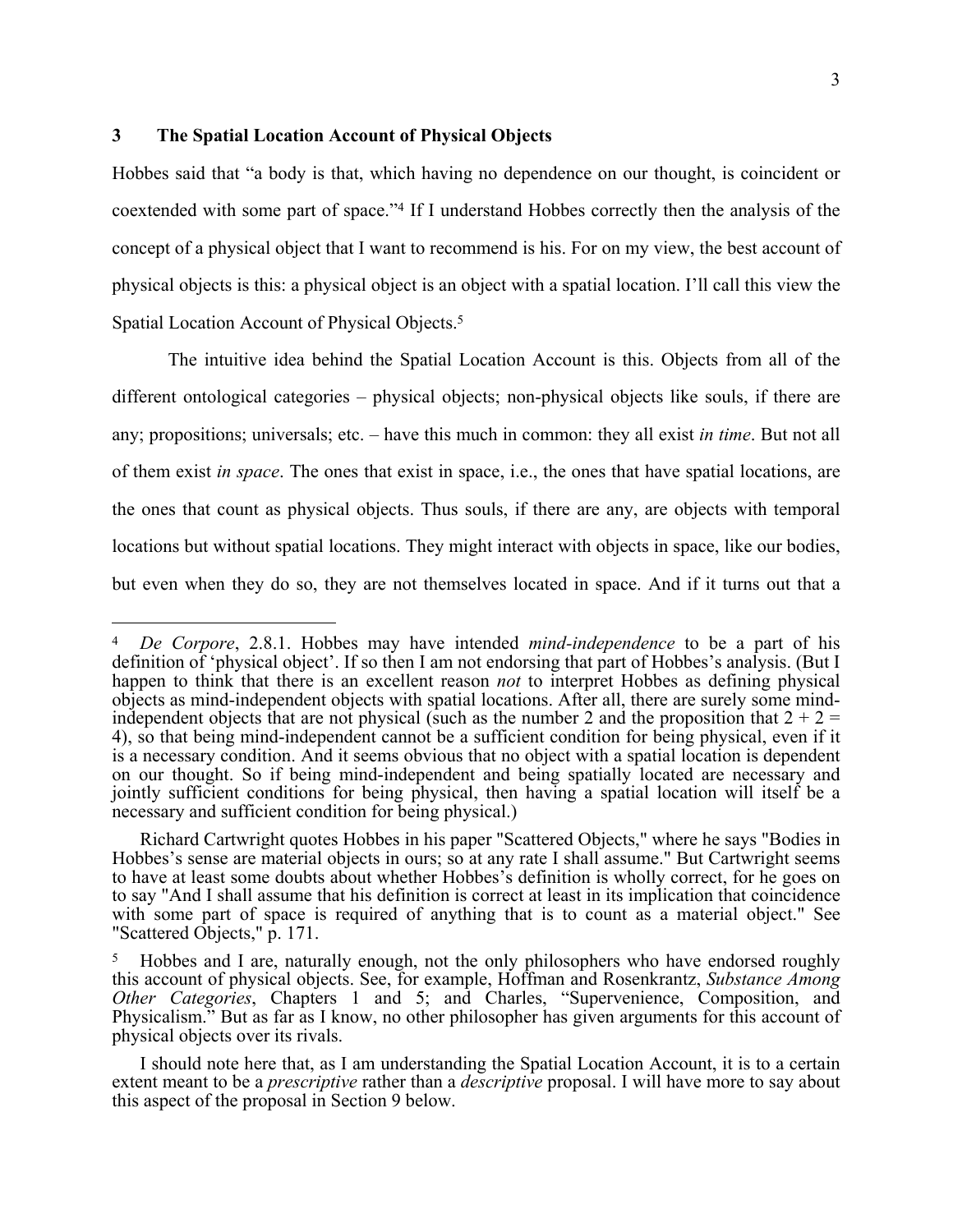living person is a composite object, with one physical (i.e., spatially located) part and one nonphysical (i.e., not spatially located) part, then the Spatial Location Account will entail that living people are partly physical and partly non-physical[.6](#page-3-0)

The Spatial Location Account of Physical Objects should not be confused with another view about physical objects that also makes reference to space. This is the view that physical objects are objects with spatial *extensions*. The Spatial Extension Account of Physical Objects rules out the possibility of "point-sized" physical objects, such as quarks, but the Spatial Location Account does not. Some people, who don't want to count quarks as physical objects, might see this as a disadvantage of the Spatial Location Account, but I see it as an advantage. I will say a little bit more about quarks, and why I think they should count as physical objects, below. But first, let's consider some alternative accounts of physical objects.

#### **4 The Physical Theory Account of Physical Objects**

1

One natural response to the question *What are physical objects?* is simply that physical objects are the objects studied by physics.[7](#page-3-1) I will call this the Physical Theory Account of Physical Objects. One main problem with the Physical Theory Account is that it seems likely to lead to circularity, since it's natural to want to define physics as the study of physical objects and the laws of nature governing them.[8](#page-3-2) In fact, I am inclined to say that the expressions 'physical

<span id="page-3-0"></span>Thus it is a consequence of the Spatial Location Account (as it should be a consequence of any adequate account of physical objects) that a composite object with a physical part and a nonphysical part would count as partly physical and partly non-physical. I'm grateful to an anonymous referee for raising the question of what the Spatial Location Account says about a composite object with a part that is spatially located and another part that is not.

<span id="page-3-1"></span><sup>7</sup> J.J.C. Smart may have had something like this view in mind. See, for example, *Our Place in the Universe*, p. 79. Meanwhile, various other philosophers have explicitly endorsed this view. See, for example, Donald Davidson, *Essays on Actions and Events*; Mark Johnston, "Why Having a Mind Matters;" Carl Hempel, "Reduction: Ontological and Linguistic Facets;" Geoffrey Hellman and Frank Thompson, "Physicalism: Ontology, Determination and Reductionism" and "Physicalist Materialism;" John Post, *The Faces of Existence*; Jeffrey Poland, *Physicalism: The Philosophical Foundations* and Dalia Drai, "What is a Physical Event?"

<span id="page-3-2"></span><sup>8</sup> It might be objected that this is a defective definition of 'physics', since many other fields – biology, for example – also involve the study physical objects. But I would reply that this is no problem for the definition, since we can say that biology is the study of *living things*, some or all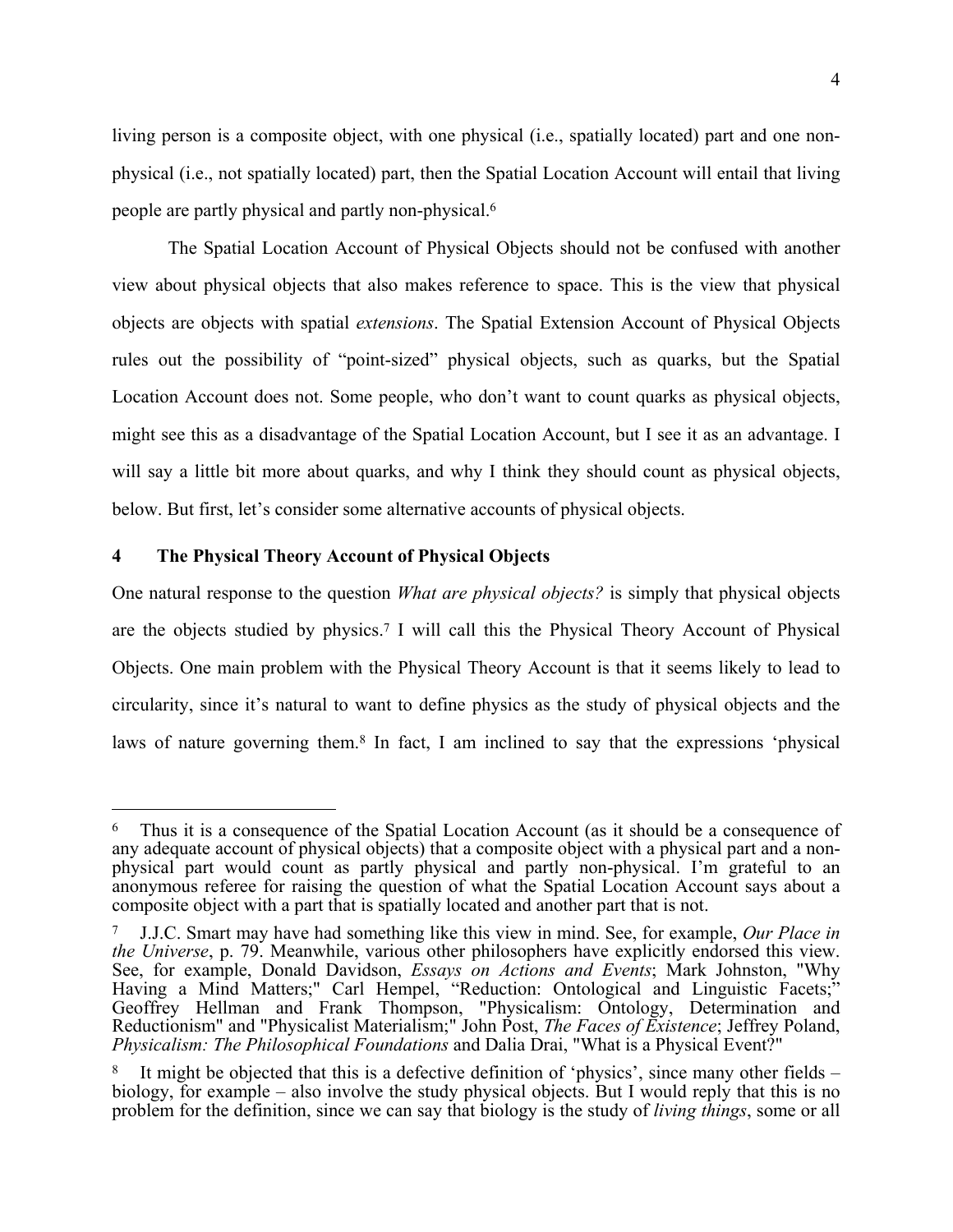object' and 'physics' are best understood as being interdefinable. If we knew what either one meant, then we would know what the other means too; but I don't think we can get a really informative definition of either one in terms of the other. In any case, in the absence of an independent account of what physics is, the Physical Theory Account cannot provide an adequate answer to the question of what physical objects are. And I do not know of any such account that is available to the proponent of the Physical Theory Account.[9](#page-4-0) So it seems to me that the Physical Theory Account fails as an answer to our question.

In addition to this main problem facing the Physical Theory Account, there are several other objections that can be raised against that account. Here's one. Various abstract objects, like numbers, equations, and functions, not to mention other more obscure mathematical entities, are studied by physics. So the Physical theory Account seems to entail that these objects should count as physical objects. But they shouldn't.

1

John Post proposes an interesting variation on the Physical Theory Account in his *The Faces of Existence* (see pp. 121ff.). Post says, roughly, that x is a physical object iff either x satisfies some predicate on a suitable list drawn from current physics, or x is composed of some objects, each of which satisfies some predicate on such a list. I think that Post's approach won't work, however, for several reasons. For one thing, being physical will be an extrinsic property of the things that possess it, on this approach. Thus, an object might change over time from being nonphysical to being physical, despite the fact that it does not change in any intrinsic way during the relevant time. For another thing, this proposal entails that the very concept of a physical object changes over time, so that which proposition is expressed by a sentence like 'Only physical objects exist' will change over time. For a third thing, it might well turn out, on Post's proposal, that nothing – not even the chair I am sitting on – is a physical object right now. For it might turn out that there is some as-yet-undetected incoherence in the current list of predicates, or that the physicists are simply mistaken about the characteristics of the objects we think are physical. And finally, Post's proposal suffers from the general problem of a lack of an accompanying account of what physics is.

For further attempts to give an independent account of physics that is suitable for use with the Physical Theory Account, see, especially, the works by Hempel, Putnam, Drai, Hellman, Post, and Poland cited in note 7 above.

of which also happen to be physical. Thus all the objection shows is that certain other fields, including biology, overlap with physics.

<span id="page-4-0"></span><sup>9</sup> We can't say, for example, that physics is the study of forces, fields, atoms, electrons, quarks, etc. For it might not have been. I.e., the correct physical theory describing our world might not have mentioned any of these phenomena. Nor can we say, for the purpose of articulating the Physical Theory Account as an alternative to the Spatial Location Account, that physics is the study of objects in spacetime (as Jeffrey Poland says in his *Physicalism: The Philosophical Foundations* (see p. 124)).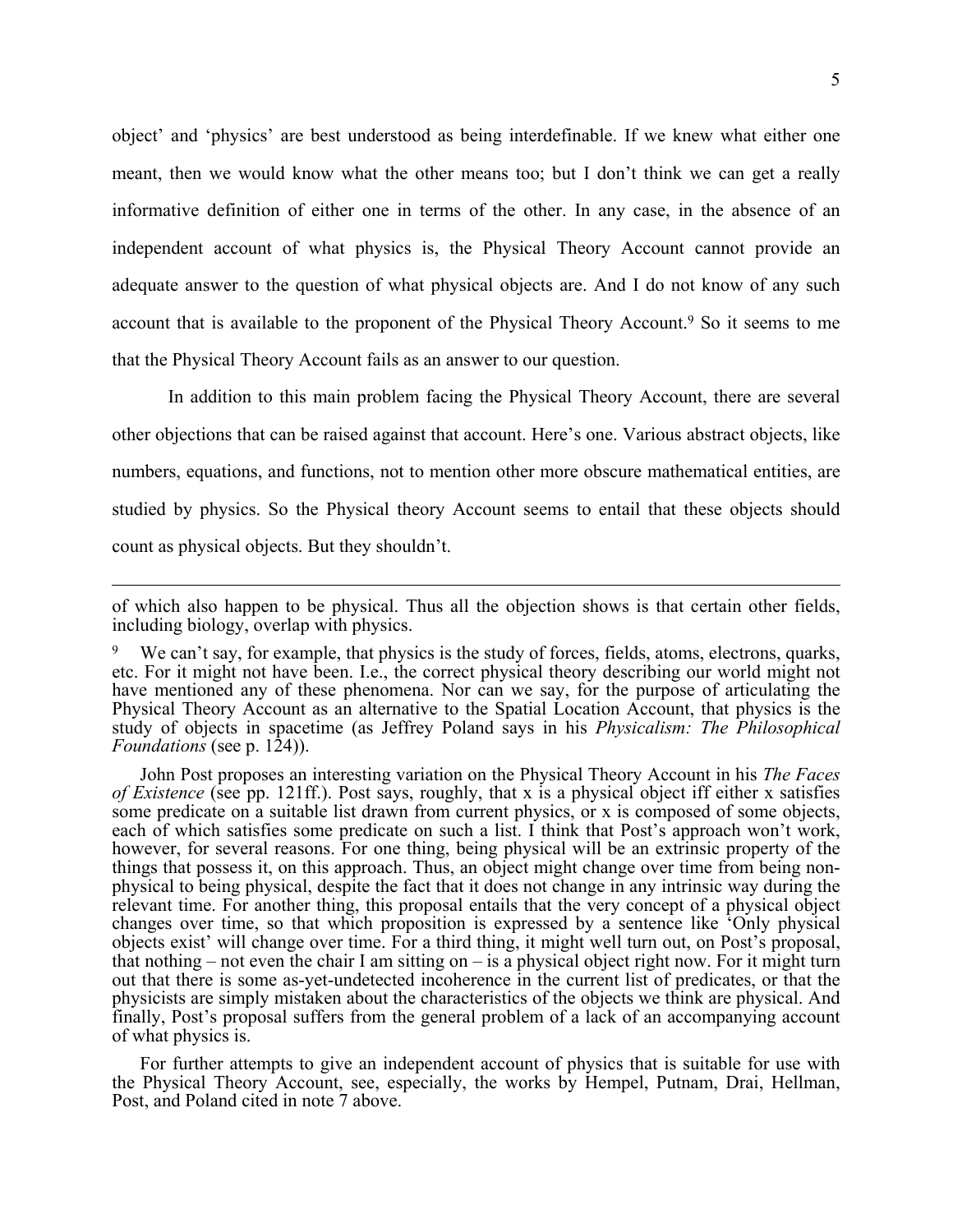Another problem facing the Physical Theory Account is that it could turn out that the best physical theory posits certain theoretical entities ("the gods," for example) that do not have spatial locations or any of the other properties normally associated with physical objects, but whose behavior somehow determines the behavior of certain quarks, say. According to the Physical Theory Account, these would count as physical objects; but it seems pretty clear that they shouldn't.

#### **5 The Sensational Account of Physical Objects**

 $\overline{a}$ 

Another natural way of answering the question *What are physical objects?* is to say that physical objects are the objects that can be sensed.[10](#page-5-0) But on the face of it there is a grave difficulty with this view: what can be sensed varies from subject to subject. Thus it appears that, on the Sensational Account, the concept of a physical object will turn out to be a relativistic one; a given object might be a physical object relative to a certain dog, say, but a non-physical object relative to a particular human. This kind of result seems undesirable, especially considering the crucial role that the concept of a physical object plays in philosophical controversies.

The Sensational Account can perhaps get around this objection if we understand it to say that physical objects are objects that can be sensed by some sentient being or other. But the view will still face grave difficulties. It's not at all clear which objects can be sensed and which cannot. Many dualists believe, for example, that a mind can sense itself by using the faculty of "inner sense" – and yet we do not want minds to count as physical objects. This difficulty could perhaps be gotten around by formulating the Sensational Account so that it says that physical objects are objects that can be sensed by two or more subjects.[11](#page-5-1) But there would still be problems even for this version of the Sensational Account. For one thing, many dualists believe that one mind can sense another by using a "sixth sense," and such dualists would have no reason

<span id="page-5-0"></span><sup>10</sup> I take it that this is the definition that George Berkeley would accept. He is of course notorious for going on to argue that such objects cannot exist independently of their being sensed. See his *A Treatise Concerning the Principles of Knowledge*, Part I, Sections 1ff.

<span id="page-5-1"></span><sup>11</sup> Herbert Feigl proposes an account along these lines in his *The "Mental" and the "Physical"*.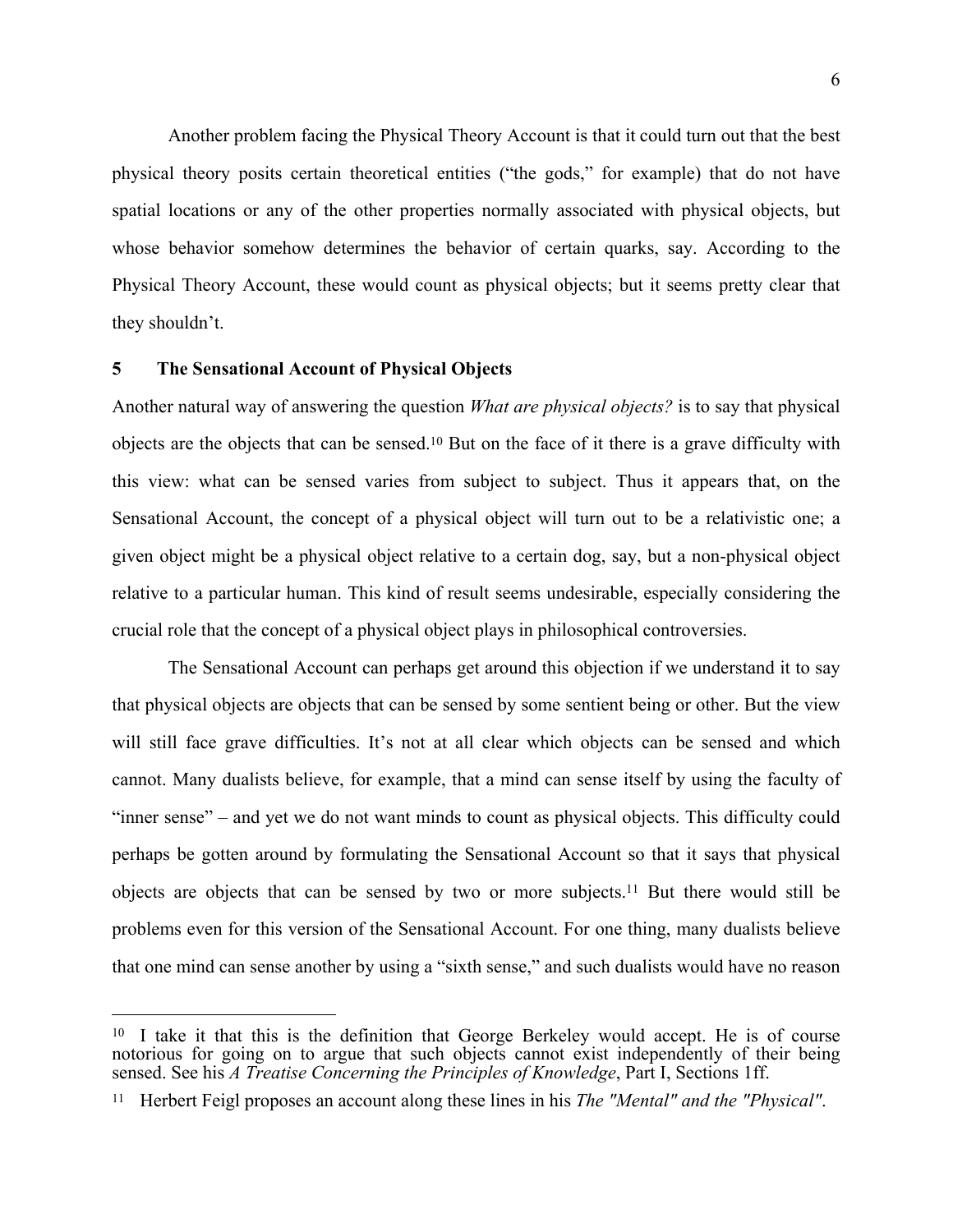not to think that two minds could both sense a third mind in this way. For another thing, it seems logically possible that two sufficiently sensitive minds, each with a seventh or eighth or ninth sense, could both sense, say, the proposition that  $2 + 2 = 4$ .

## **6 The Simple Account of Physical Objects**

Considering these difficulties with the Physical and Sensational Accounts, it might seem that the wisest course would be to take the concept of a physical object as a simple, unanalyzable concept. But I think it would be overly hasty, at this point, to do so. I think that when dealing with such an important concept, we should prefer a more or less plausible analysis that seems to give fairly intuitive results to the position that there is no interesting analysis of the relevant concept. And I think that there are indeed available several more or less plausible analyses of the concept of a physical object, including the Spatial Location Account. Thus I think it would be best to adopt one of those analyses. Let's turn now to some of the rivals of the Spatial Location Account that, like it, seem preferable to the Simple Account of Physical Objects.

#### **7 Quine's Account of Physical Objects**

W.V. Quine is one of the few philosophers who explicitly addresses the question *What are physical objects?* without proposing either the Physical Theory Account or the Sensational Account as an answer. In his paper, "Whither Physical Objects?," Quine says

> ... let us understand a physical object, for a while, simply as the aggregate material content of any portion of space-time, however ragged and discontinuous.<sup>[12](#page-6-0)</sup>

The reason Quine says "for a while" is that he goes on to give an account of what can constitute the "material content" of any region of space-time, and, on his account, talk about material contents is to be replaced by talk about distributions of states over space-time.[13](#page-6-1) Thus, on Quine's view, physical objects actually *are* distributions of states over space-time. But there

<span id="page-6-0"></span><sup>12</sup> "Whither Physical Objects?," p. 497.

<span id="page-6-1"></span><sup>13</sup> "Whither Physical Objects?," p. 499.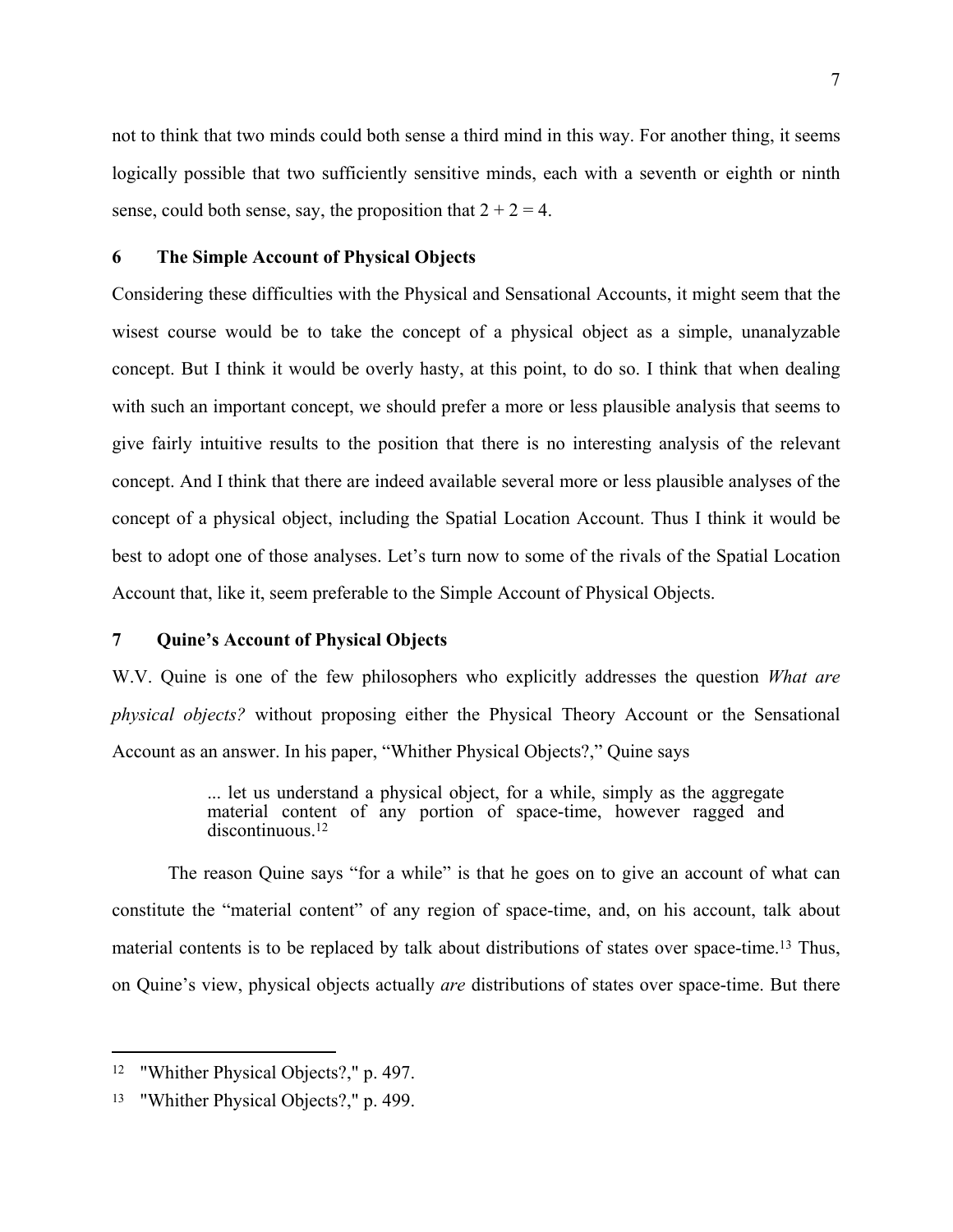is more. He goes on to analyze both states and space-time regions as constructions out of pure set theory.[14](#page-7-0) Thus, according to Quine, physical objects are actually distributions of purely settheoretic constructions over other purely set-theoretic constructions.

I don't know exactly what "distributions" are, according to Quine, but apparently they end up being constructions out of pure set theory as well, for Quine later says, by way of summarizing his account of physical objects,

> Physical objects... evaporated into space-time regions... Finally the regions went over into pure sets...<sup>[15](#page-7-1)</sup>

Thus, according to Quine, physical objects ultimately *are* constructions out of pure set theory.

Now, with all due respect, this just seems wrong. It can't be that physical objects are somehow constructions out of pure set theory, for physical objects are contingent, while settheoretic constructions (from pure set theory, at least) exist necessarily. Therefore, no physical object is identical to any construction out of pure set theory.

There are two main ways Quine might respond to this modal objection. First, being no friend of modality, he might simply reject as meaningless such modal talk as the claim that physical objects are contingent while constructions out of pure set theory exist necessarily. But I am a friend of modality, and so this response seems untenable to me. Second, Quine might say that certain purely set-theoretic constructions, while existing necessarily, nevertheless have *contingently* the property of being a physical object. Thus, he might say, there is a sense, albeit a non-literal one, in which it is true that physical objects exist contingently. For my part, however, I find this position unacceptable. It seems to me that it is just plain true – and not merely true in some special, non-literal sense – that the chair I am sitting on might not have existed.

In any case, the modal objection really concerns Quine's somewhat extreme ontological views rather than his original definition of 'physical object'. According to his original definition,

<span id="page-7-0"></span><sup>14</sup> "Whither Physical Objects?," pp. 499-502.

<span id="page-7-1"></span><sup>15</sup> "Whither Physical Objects?," pp. 502-03.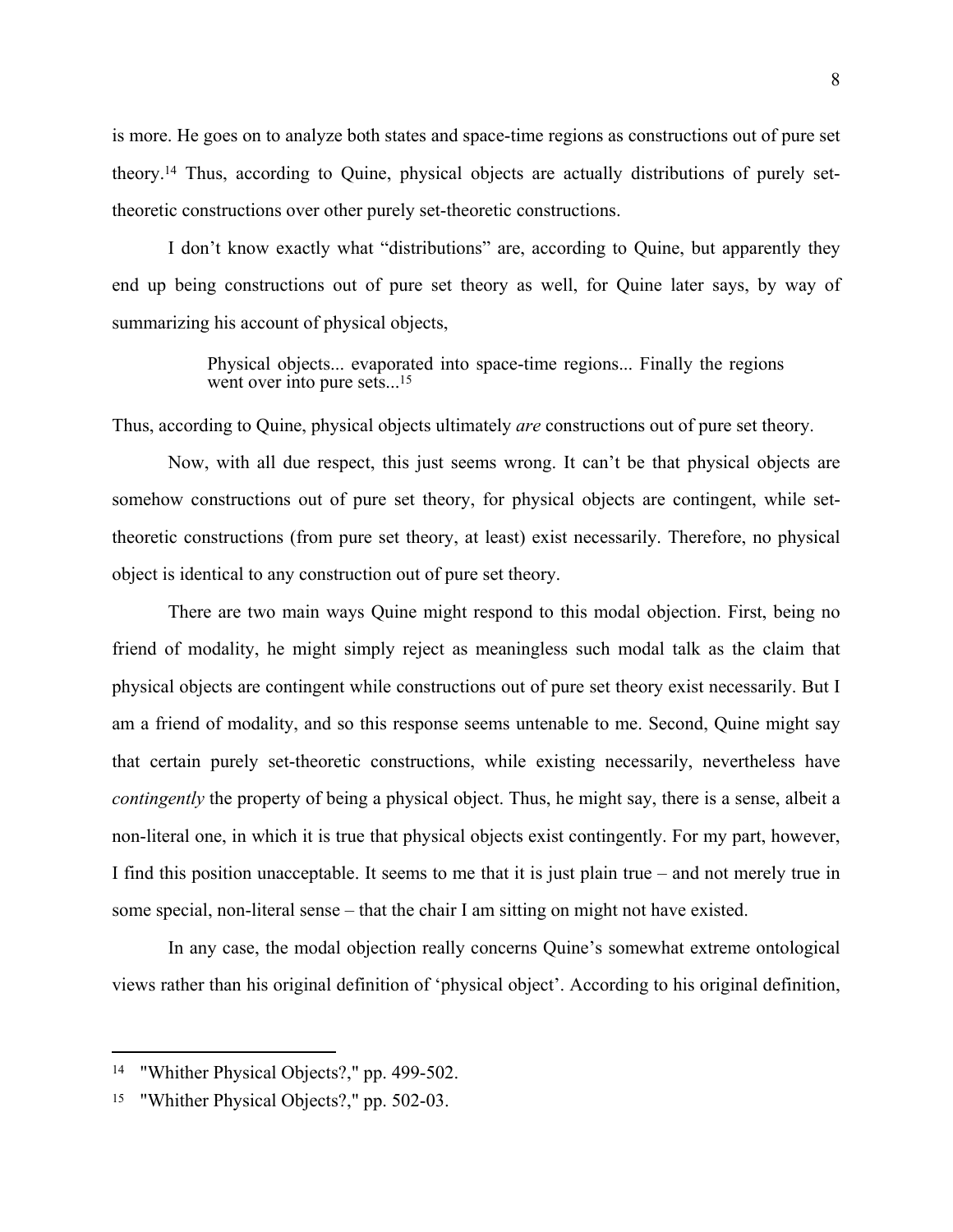a physical object is the material content of any region of space-time. Let's consider that proposal independently of Quine's views about the construction of matter and space-time out of the objects of pure set theory.

One immediate question we are likely to ask about this proposal is what 'material' means. The problem is that it seems like 'material' and 'physical' ought to be synonymous, so that any definition of 'physical' containing 'material' is apparently circular. And even if we stipulate that 'material' does not mean the same thing as 'physical', so that 'the material content of any region of space-time' ends up being a non-circular definition of 'physical object', we will still be left in the dark about what physical objects are unless we have some independent definition of 'material'; and it's hard to imagine what this might be.

Still, these problems with the meaning of 'material' are not fatal to Quine's proposal. We can avoid them, while at the same time retaining the spirit of his original account, by just deleting the word 'material' from the original definition[.16](#page-8-0) The result is an account of physical objects according to which a physical object is simply the aggregate content of any portion of space-time, however ragged and discontinuous.

This strikes me as a somewhat plausible account of physical objects, and one that yields more or less intuitive results. But I think it can be seen that the Spatial Location Account has a serious advantage over this account.

The problem with Quine's view is that it essentially amounts to a combination of the Spatial Location Account of Physical Objects with Universalism. (Universalism is a controversial answer to Peter van Inwagen's Special Composition Question; according to Universalism, any non-overlapping, physical objects whatsoever compose a single physical object[.17\)](#page-8-1) Hence the only difference between Quine's view and the Spatial Location Account is that Quine's view entails Universalism while the Spatial Location Account does not. Nor does

1

<span id="page-8-0"></span><sup>16</sup> I'm grateful to Theodore Sider for making this point in correspondence.

<span id="page-8-1"></span><sup>17</sup> See van Inwagen's *Material Beings*, Sections 2 and 8.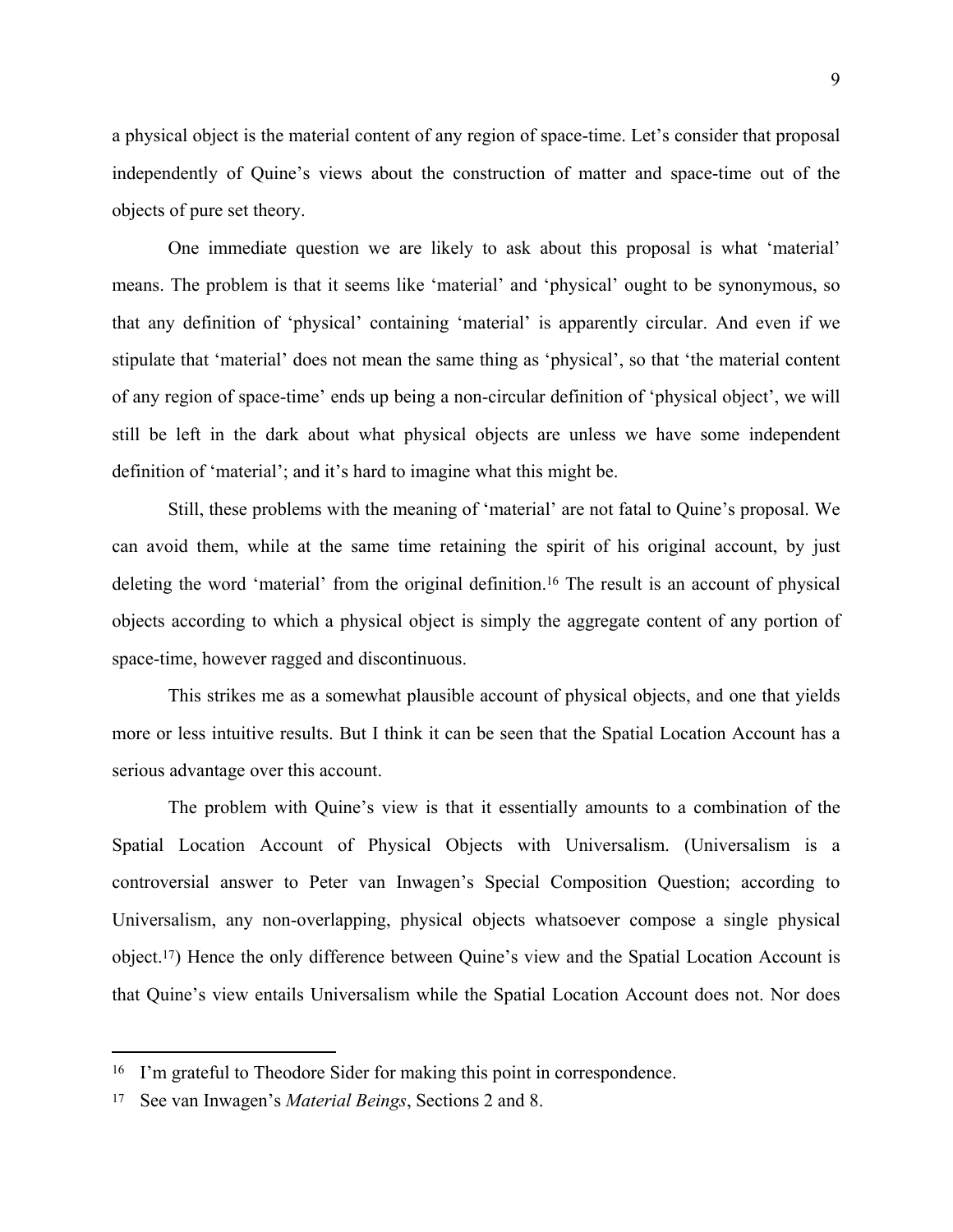the Spatial Location Account entail that Universalism is false. And it seems to me that this neutrality regarding Universalism constitutes an important advantage of the Spatial Location Account over Quine's view[.18](#page-9-0)

## **8 The Common Sense Account of Physical Objects**

Speaking of van Inwagen, there is a passage near the beginning of his *Material Beings* in which he suggests an account of physical objects. Van Inwagen says

> Like most interesting concepts, the concept of a material object is one without precise boundaries. A thing is a material object if it occupies space and endures through time and can move about in space (literally move about, unlike a shadow or a wave or a reflection) and has a surface and has a mass and is made of certain stuff or stuffs. Or, at any rate, to the extent that one was reluctant to say of something that it had various of these features, to that extent one would be reluctant to describe it as a material object.<sup>19</sup>

(I am assuming that the expressions 'physical object' and 'material object' are synonymous, and also that van Inwagen takes them to be so.)

Before I continue, I need to make a short digression. As I see it, we are trying to get an analysis of the concept picked out by our usage of expressions like 'physical object'. But for the present purposes, there are actually two linguistic communities to consider: (i) ordinary English speakers in everyday contexts, and (ii) philosophers in discussions of philosophical issues that involve the concept of a physical object. Therefore, as I see it, there are potentially two distinct concepts involved: (i) the everyday concept of a physical object, and (ii) the philosophical concept of a physical object.

Now, I think van Inwagen's proposal is probably the correct account of the everyday concept of a physical object. I think if you ask an ordinary English speaker, or even a philosopher in an ordinary context, what physical objects are like, he or she is likely to say things that support van Inwagen's proposal. And I think this is because it just so happens that the

<span id="page-9-0"></span><sup>18</sup> It is worth noting that Quine's view also entails the Doctrine of Arbitrary Undetached Parts. (For a discussion of this doctrine, see van Inwagen, "The Doctrine of Arbitrary Undetached Parts.")

<span id="page-9-1"></span><sup>19</sup> *Material Beings*, p. 17.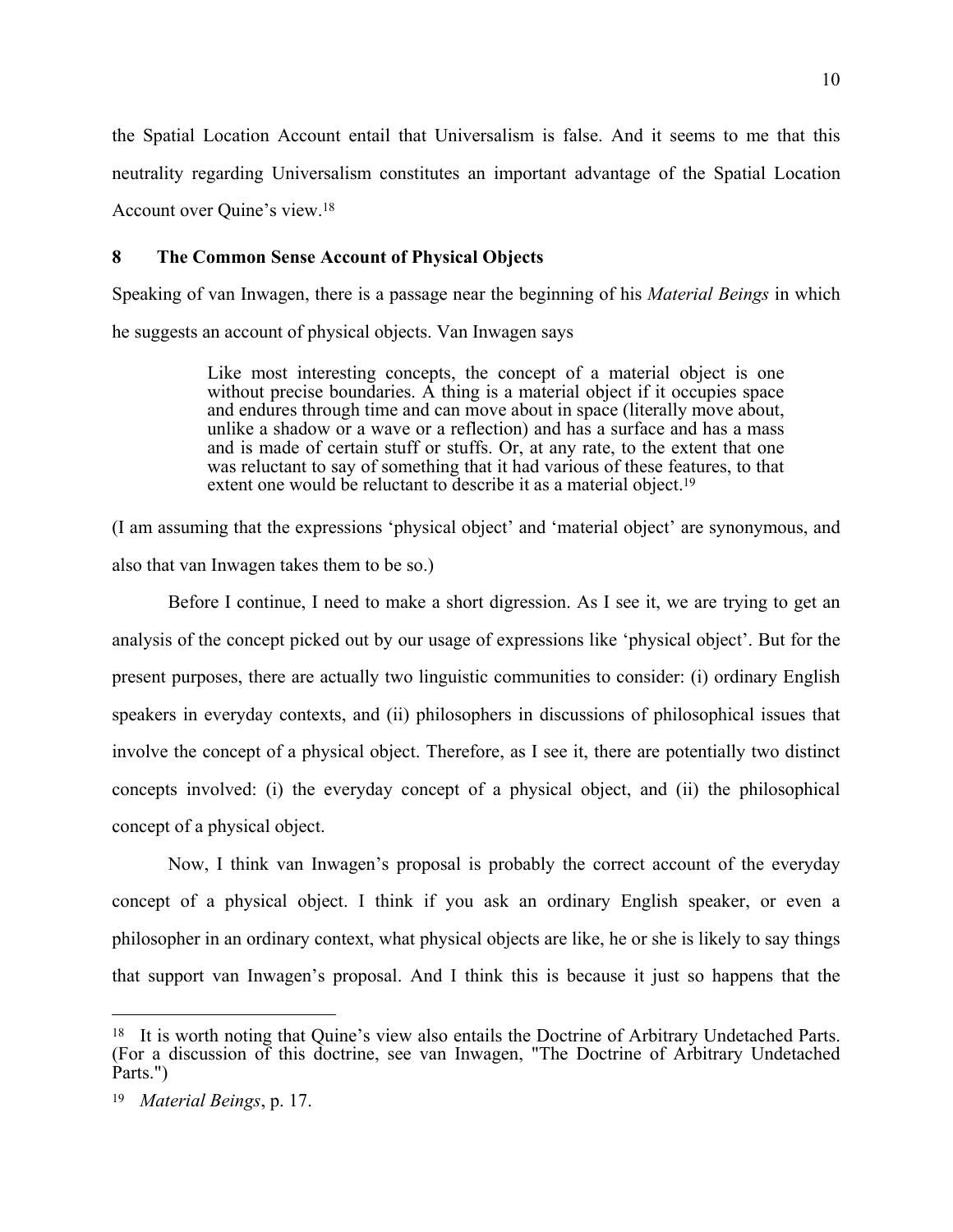macroscopic physical objects of our world tend to have the properties on van Inwagen's list. I will refer to the account suggested by van Inwagen, which I accept as the correct analysis of the everyday concept of a physical object, as the Common Sense Account of Physical Objects. But although I accept the Common Sense Account as the correct analysis of the everyday concept of a physical object, I think there are good reasons to prefer the Spatial Location Account as an analysis of the philosophical concept of a physical object.

One reason for preferring the Spatial Location Account to the Common Sense Account, as an account of the philosophical concept, is that, since the Common Sense Account makes the concept of a physical object an imprecise concept, it also makes any thesis about that concept – such as materialism or any of the others – an imprecise thesis. This seems to me an undesirable result. It would be better, I think, if discussions of theses like materialism turned out to be discussions of precise doctrines with determinate truth-values.

Another reason for preferring the Spatial Location Account over the Common Sense Account, as an account of the philosophical concept of a physical object, has to do with the consequences of the Common Sense Account for some of the smaller objects of our world. Van Inwagen says

> Few philosophers would be perfectly happy about calling a quark or a photon or even a large organic molecule a material object, for one has to be very careful in ascribing any of the features in the above list to such things; and talk about the surfaces of submicroscopic objects, or about the stuffs they are made of, tends to verge on nonsense.[20](#page-10-0)

I don't know about other philosophers, but I for one would be perfectly happy about calling quarks, photons, and large organic molecules physical objects, despite the fact that these things lack properties on van Inwagen's list. And in fact it seems to me that the Common Sense Account's consequence that these things are not physical objects is a distinct disadvantage of that account. For these smaller objects are what objects like tables, rocks, and humans – paradigm cases of physical objects – are composed of. And surely this is a good principle concerning the

1

<span id="page-10-0"></span><sup>20</sup> *Material Beings*, p. 17.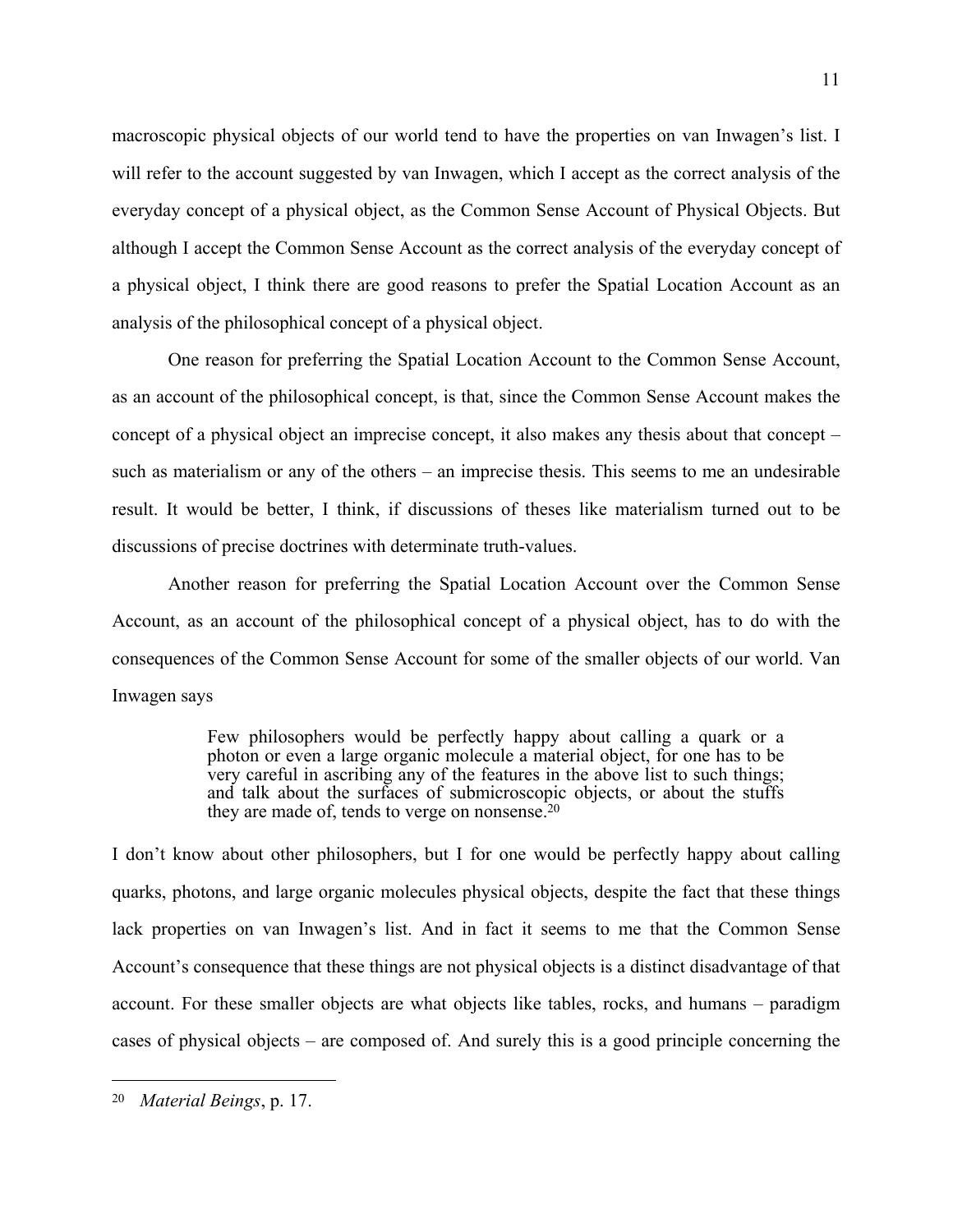mereology of physical objects (in the philosophical sense of 'physical object', that is): *If x is a physical object, and y is a part of x, then y is a physical object, too.* So it seems to me that the quarks, photons and large organic molecules that compose the macroscopic, physical objects of our world must be physical objects, too, which means that the Common Sense Account simply gets the wrong result in the case of these smaller objects.

A third reason for preferring the Spatial Location Account to the Common Sense Account, as an account of the philosophical concept, is that the Common Sense Account has strange consequences concerning possible worlds with vastly different laws of nature, and very different objects, from our own world. Imagine a world in which there are objects in space, but in which the laws of nature are very different from our own laws of nature. Suppose the laws in this other world make no mention of masses, or surfaces. Suppose these laws instead talk about some alien concepts – shootspa, say, and poxie – none of which plays anything like the role played by mass (or any of the other familiar concepts) in our own laws. The laws in the alien world talk about an object's spatial location, and shootspa, and poxie, and how these factors determine what happens to that object. Imagine further that the objects in this alien world do not qualify as physical objects, according to the Common Sense Account – they have spatial locations, we can suppose, but are point-sized, pop in and out of existence instantaneously, can't move around (since they're instantaneous), don't have surfaces (being point-sized), and are not made of any stuff (again, being point-sized).

Since there would be no physical objects in this alien world, according to the Common Sense Account of Physical Objects, there would presumably be no laws of physics in the alien world, according to the Common Sense Account. Or at any rate, if 'physics' is defined as the science of physical objects and the laws of nature that govern them – and I don't know of any better definition of 'physics' – then there would be no laws of physics in the alien world, since there would be no physical objects there.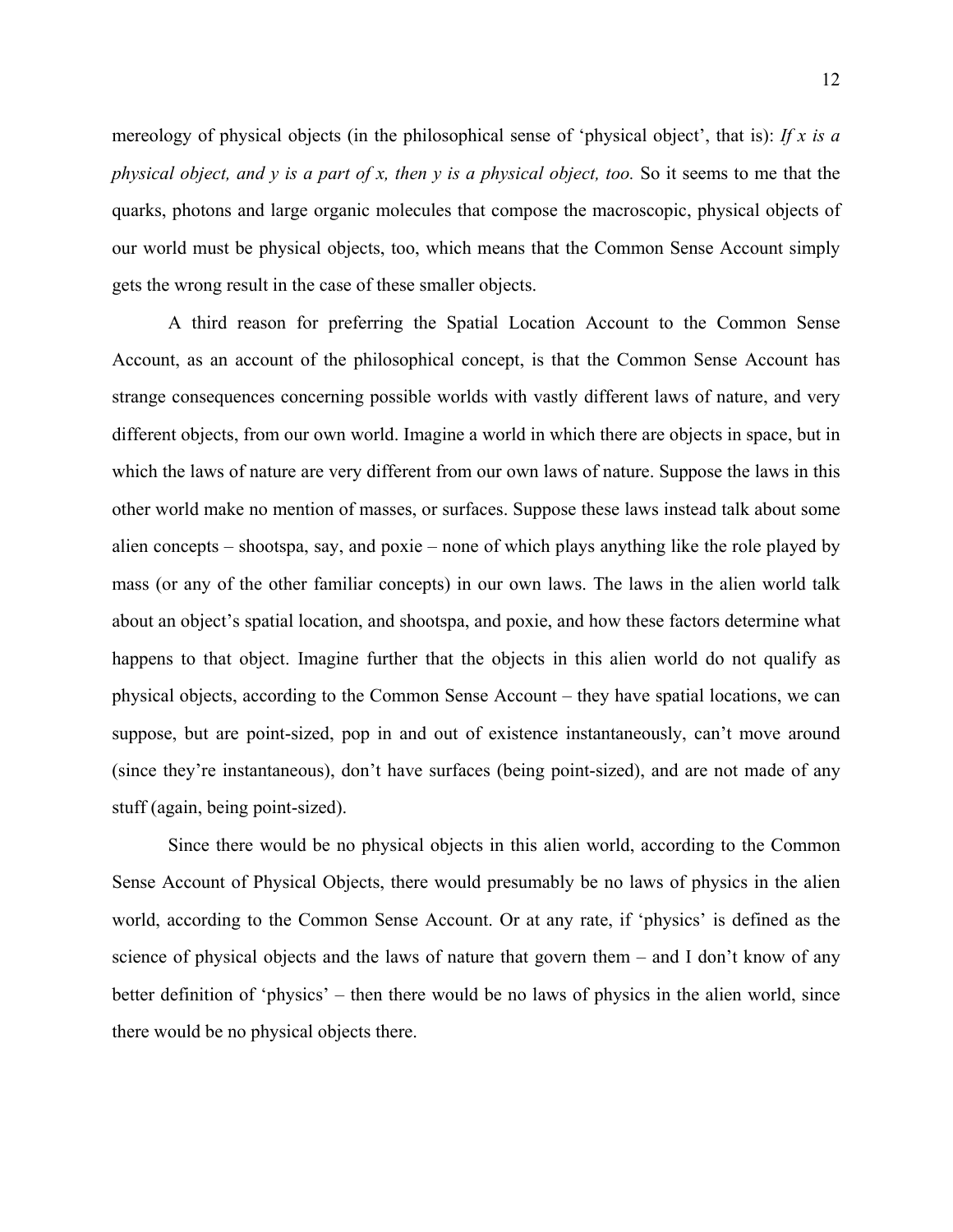But I think that, contrary to these consequences of the Common Sense Account, there would be physical objects in the alien world, at least in the philosophical sense, and I also think that the laws governing the alien objects would be the laws of physics of the alien world.

Here is some evidence for the claim that the laws governing the alien objects would be laws of physics. Imagine a team of top physicists from our world, taking advantage of the latest breakthroughs in "modal travel" technology, going to the alien world. (I guess we have to suppose, for the moment, that physicists have souls, in order to imagine them going to the alien world, since their bodies certainly couldn't exist there, on account of having masses, surfaces, etc.) Imagine our physicists making a careful study of the spatial objects in the alien world, and discovering all of the laws of nature governing those objects. It seems to me that these worldtraveling physicists would be doing their thing – physics – in the alien world. And it seems to me that the laws these physicists would discover in the alien world would be laws of physics.

A defender of the Common Sense Account of Physical Objects might object that the transplanted physicists would be engaged in some other science – schmysics, say – rather than physics, and similarly that the laws they discovered would be laws of schmysics rather than laws of physics. But this goes against a very intuitive claim about the nature of physics: that the laws of physics can vary dramatically from world to world, and can even be so different in some other possible worlds that they make no mention of concepts like mass, etc.

Here is some evidence for the claim that the objects in the alien world would exemplify the philosophical concept of a physical object. Imagine a team of top philosophers from the actual world studying the alien world. (We don't really need the philosophers to be *in* the alien world, for the purposes of this thought experiment, since they can study it from the comfort of their armchairs. Thus we don't have to assume that philosophers, like physicists, have souls.) These philosophers would want to ask all the same questions that we ask about the actual world, including these: *Are there any non-physical objects?*, *Are all mental phenomena physical phenomena?*, *Is physicalism true?*.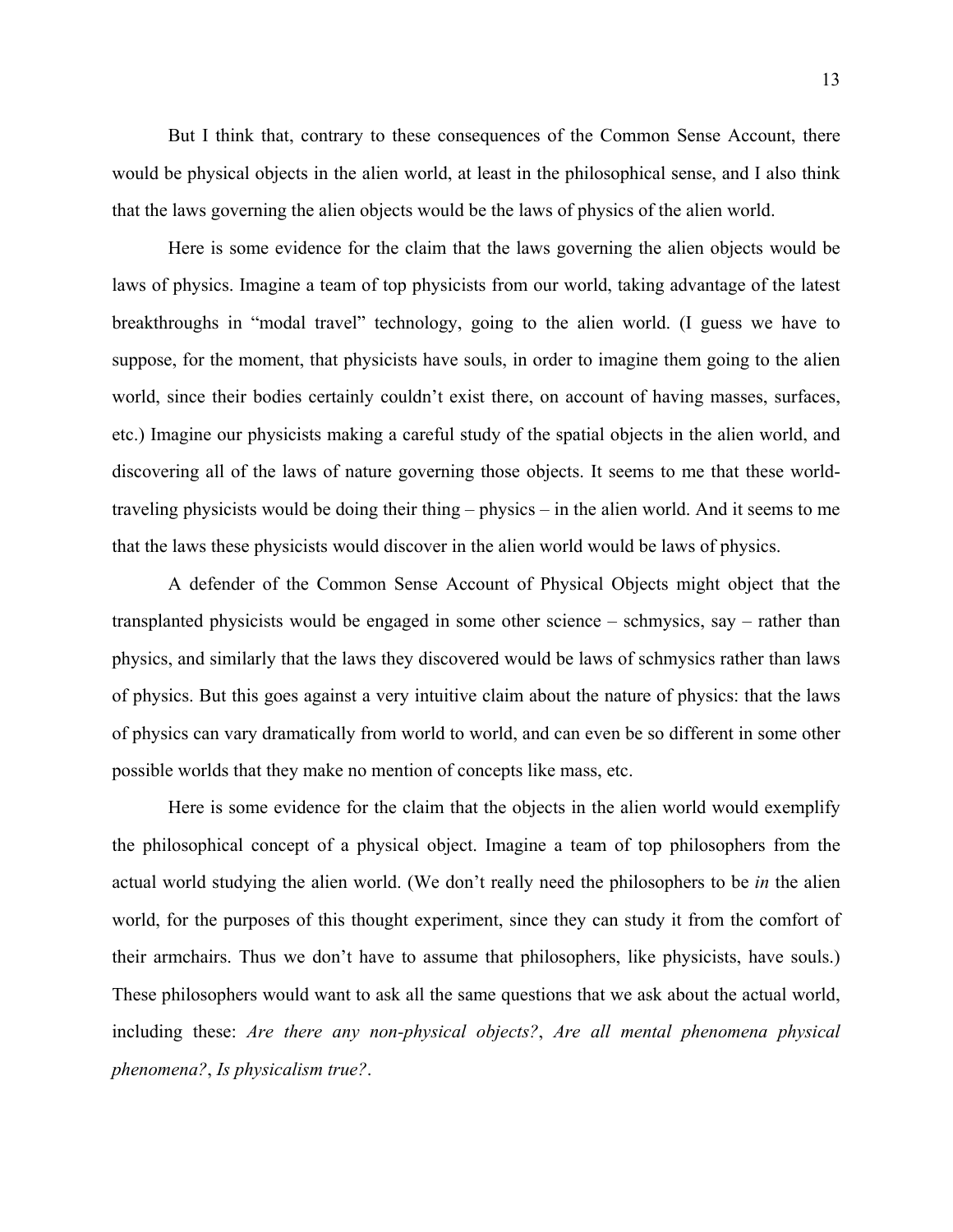Granted, the philosophers studying the alien world may define some new concept – the concept of a schmysical object, say – and then ask whether there are any non-schmysical objects in the alien world, whether mental phenomena are schmysical phenomena in the alien world, and whether schmysicalism is true in the alien world. But I think that there are certain philosophical questions that these philosophers would want to ask concerning both the actual world and the alien world. And I think that questions about whether there are any non-physical objects, whether mental phenomena are physical phenomena, and whether physicalism is true would be among those questions.

I also think it is awkward to have to say, as the defender of the Common Sense Account has to say, that any philosophers native to the alien world, who lack the concepts of having a mass, having a surface, etc., would be unable to consider the issues that philosophers in the actual world consider when we talk about our controversies over physical objects. It seems to me preferable to be able to say that philosophers all over logical space are in a position to consider exactly the same issues about physical objects: the issue of whether there are any non-physical objects, the issue of whether all mental phenomena are physical phenomena, etc.

Here is a related reason for preferring the Spatial Location Account over the Common Sense Account as an analysis of the philosophical concept of a physical object. Suppose that the theories of the physicists are actually true, and that there really are quarks and other sub-atomic particles that, as van Inwagen admits, do not fit the Common Sense Account of physical objects. Does it follow from this supposition that materialism, the thesis that only physical objects exist, is false? It seems to me that it does not. I suspect that most of the philosophers who defend materialism would be completely unperturbed by the discovery that the theories of the physicists are correct. If so, this fact accords well with the Spatial Location Account of physical objects, since the putative objects in question are supposed to have spatial locations[.21](#page-13-0) But according to the Common Sense Account of physical objects, the discovery that there really are quarks and

<span id="page-13-0"></span><sup>21</sup> With one possible kind of exception that will be discussed below.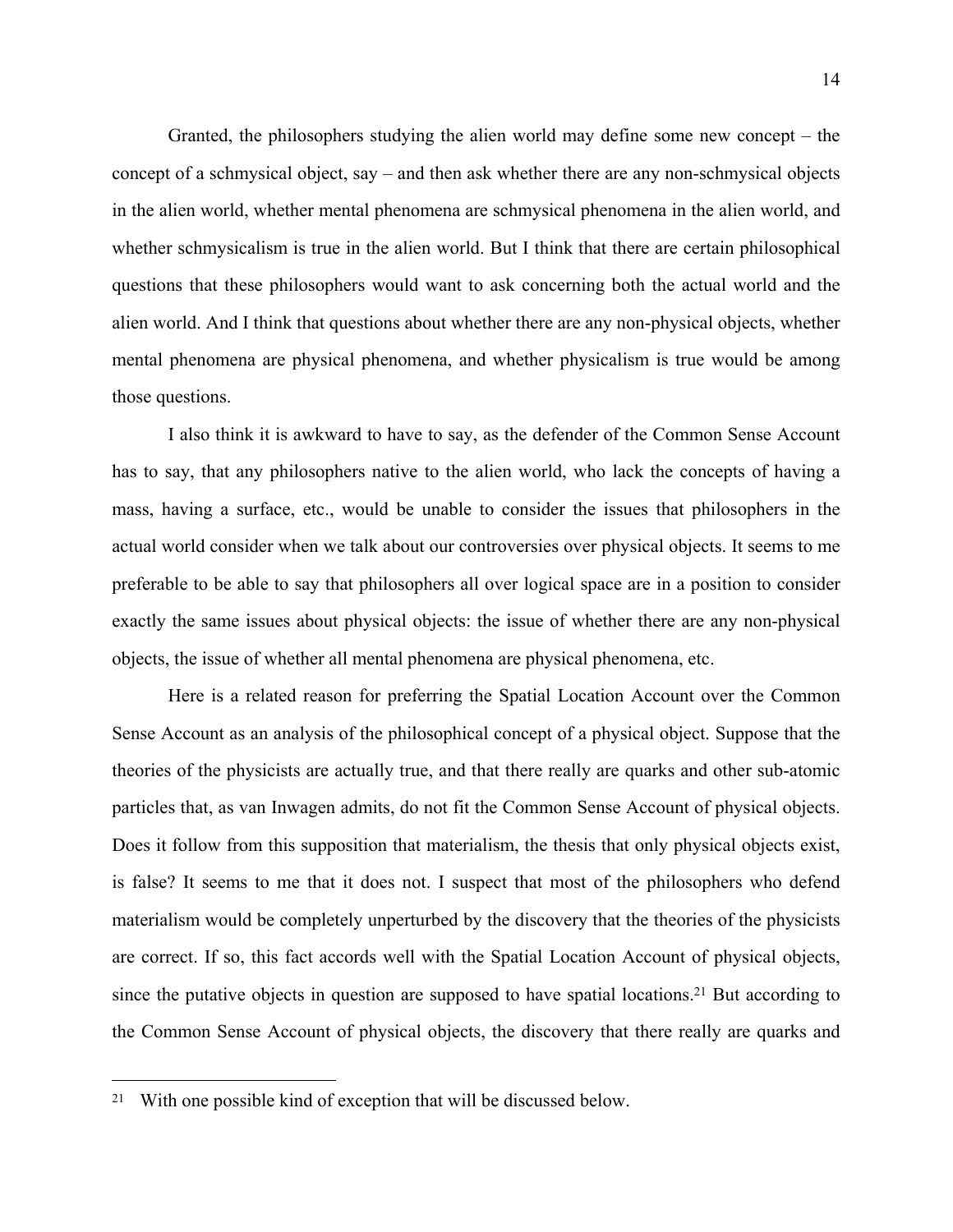other sub-atomic particles would amount to a refutation of materialism. I take this as further evidence that the Spatial Location Account is a better analysis of the philosophical concept of a physical object than the Common Sense Account.

Now suppose, instead, it turns out that the true physical theory concerning the actual world posits the existence of objects without spatial locations at all. (This supposition is consistent with the definition of 'physics' as the study of physical objects, just as the supposition that the true biological theory posits the existence of inanimate objects (oxygen molecules, for example) is consistent with the definition of 'biology' as the study of living things.) And suppose that these non-spatial objects are capable of interacting with spatial objects, like our bodies. Does it follow from *these* suppositions that materialism is false? It seems to me that it does. Moreover, I think most materialists *would* be perturbed by the discovery that the true physical theory was such a theory. In fact, I suspect that most materialists, upon being convinced of such a discovery, would throw in the towel and concede that materialism is false, after all.

Here is a final reason to prefer the Spatial Location Account over the Common Sense Account as an analysis of the philosophical concept of a physical object: the Spatial Location Account allows for a way of dividing up the world's contingent objects, and characterizing the relation between the laws of nature and the laws of physics, that is very appealing for its neatness and simplicity. Let me explain.

If we adopt the Spatial Location Account then we can draw a sharp distinction between two kinds of contingent object: physical contingent objects, and non-physical contingent objects. Souls, if there were any, would be non-physical contingent objects. (I am ignoring such "derivatively contingent" objects as sets containing contingent objects, singular propositions about contingent objects, and other abstract objects that are contingent in virtue of having contingent constituents.) And we can give a precise account of the relation between two kinds of law of nature: those concerned exclusively with physical objects, and those concerned with all contingent objects, physical and non-physical. The laws concerned with all contingent objects, physical and non-physical, would be the laws of nature. And the laws concerned exclusively with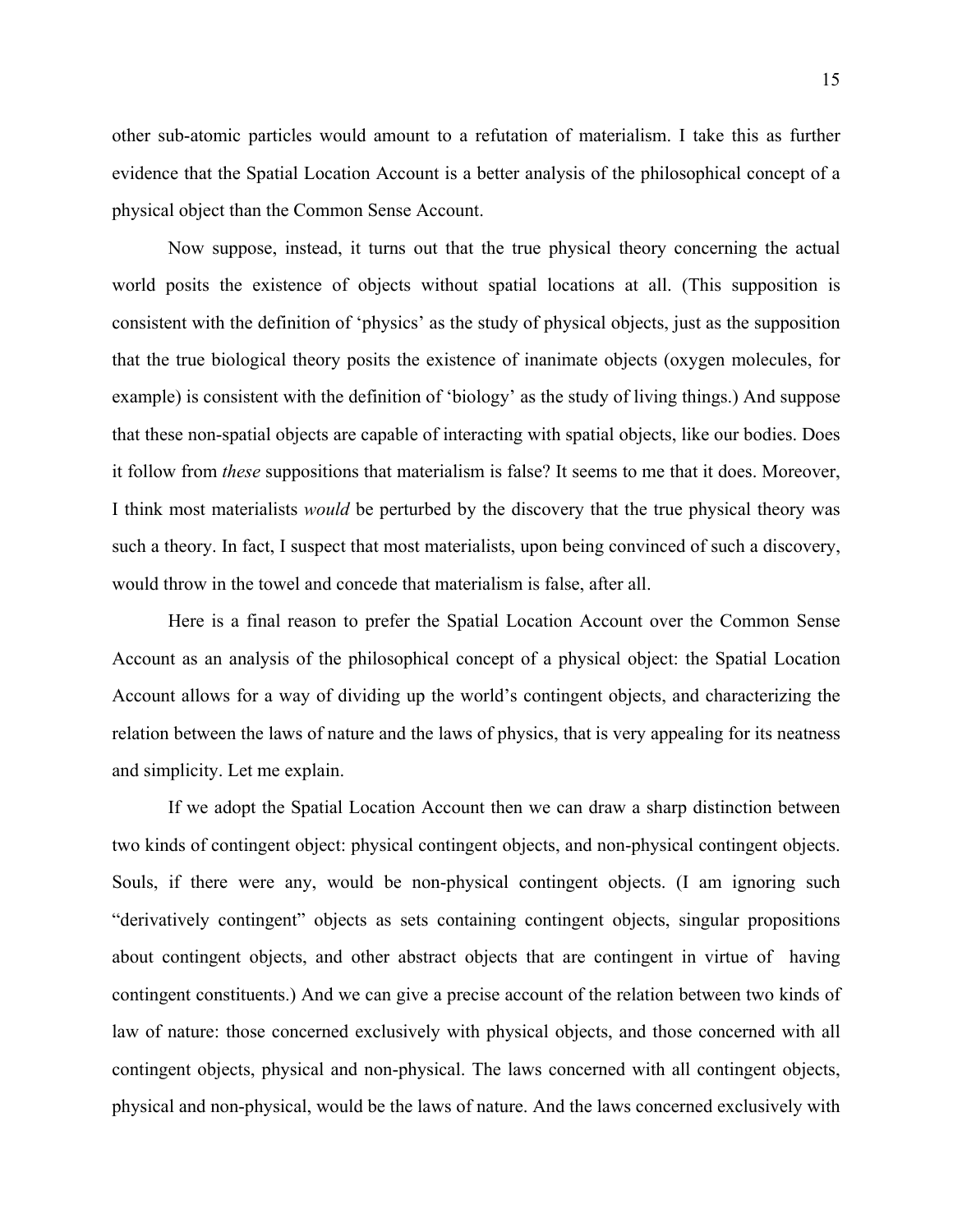physical contingent objects – the laws of physics – would be a subset of the laws of nature. This will in turn make physicalism a clear and precise thesis, rather than one concerning a concept – the concept of physics – with an indeterminate extension.

But it seems to me that adopting the Common Sense Account will not allow us to give such a tidy account of these matters. For one thing, if we accept the Common Sense Account then we cannot draw a sharp distinction between physical objects and non-physical objects, since these will be imprecise concepts with no sharp boundary separating them. And for another thing, if we accept the Common Sense Account then we will have to lump together, under the general heading of "non-physical objects," such disparate objects as quarks and electrons, on the one hand, and non-spatially-located souls, on the other hand. Similarly, if we accept the Common Sense Account then we will have no easy way of drawing a sharp distinction between the laws of nature governing physical objects and the laws of nature governing non-physical objects, since there will be no sharp boundary between these two types of object.

#### **9 Some Objections to the Spatial Location Account**

I'd like to conclude by considering some objections to the Spatial Location Account of Physical Objects. One objection that might be raised is this. I have given reasons to prefer the Spatial Location Account over the other accounts of the philosophical concept of a physical object, but it is not clear that I have given any reason to think that the concept of having a spatial location is in fact the concept picked out by the usage of expressions like 'physical object' by actual philosophers.

My reply to this objection is that the analysis that I am proposing in this paper – the Spatial Location Account of the philosophical concept of a physical object  $-$  is, to a certain extent, meant to be a *prescriptive* rather than a *descriptive* proposal. I am not at all certain that there is in fact a single concept that all philosophers have had in mind when using the expression 'physical object'; but I am certain that it would be best if philosophers adopted the proposed account of what that expression means, for the reasons spelled out above. That is, I am arguing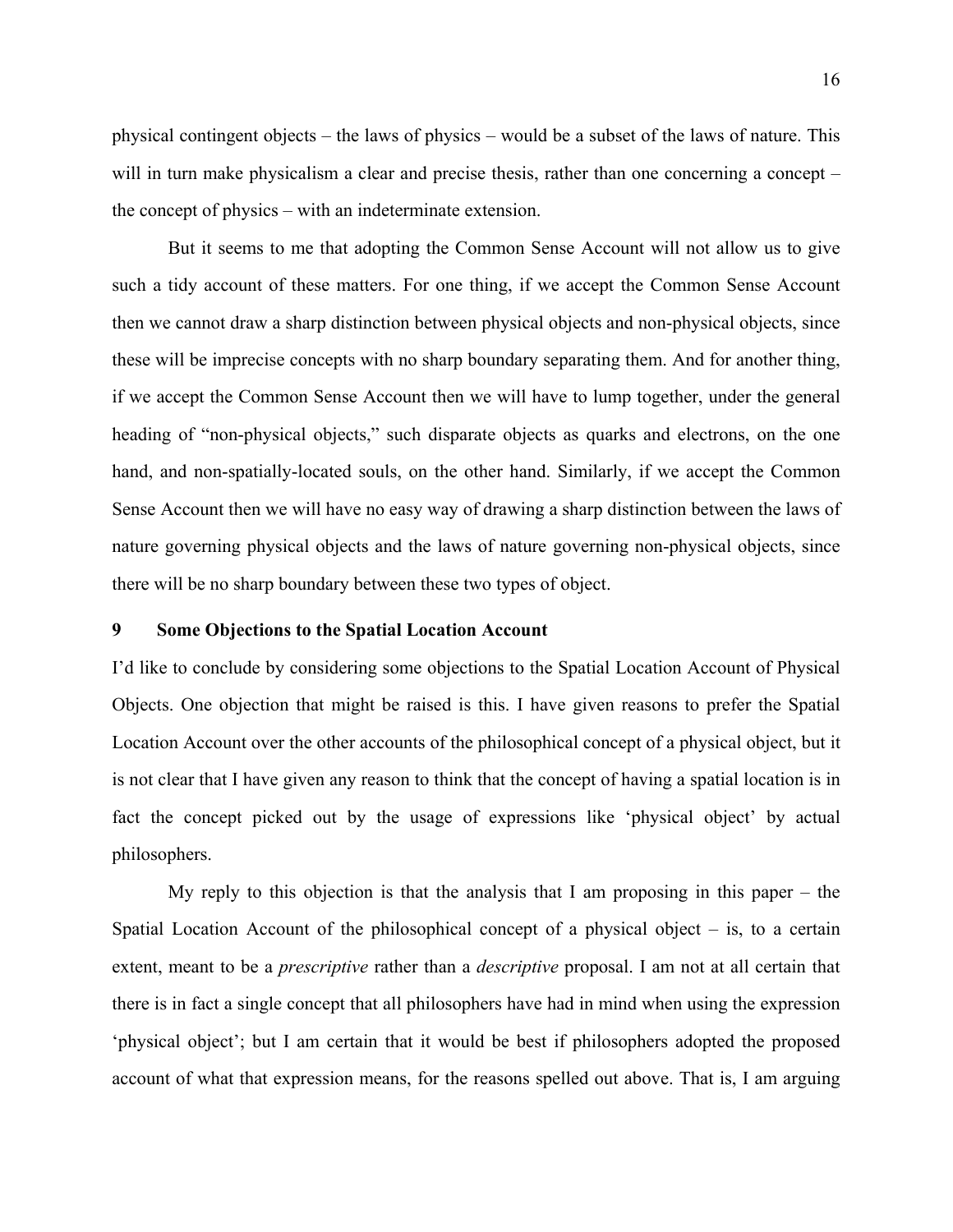that although it might be unclear just what concept is picked out by the usage of expressions like 'physical object' by actual philosophers, there is one way of resolving the muddle – namely, by adopting the Spatial Location Account – that has great advantages over its rivals. Thus it would be best for us to resolve the muddle by adopting the Spatial Location Account.

It might be objected at this point, however, that there is no reason to think we need to have just *one* concept of a physical object. Perhaps, it might be claimed, there are several concepts associated with the expression 'physical object', each of which is suitable to some philosophical purpose or other.

My own view is that it would be preferable to settle on a single concept that is relevant to all the discussions philosophers have about "physical objects". But I do not wish to be dogmatic about this point. For those who disagree with me, let me offer the Spatial Location Account as an analysis of the unique concept of a physical object that is relevant to materialism, the thesis that only physical objects exist. It seems clear to me that consideration of materialism (and closely related theses such as the thesis that all mental events are physical events) is the main context in which the expression 'physical object' features prominently in philosophical discussions. And surely everyone will agree that, at least for the purposes of discussing materialism (and the closely related theses), we should settle on a single concept, in order to give determinate meanings to the relevant claims.

Another objection to the Spatial Location Account that might be raised concerns a claim that, if I am not mistaken, is actually made by a currently accepted theory in physics, namely, the claim that certain sub-atomic particles can temporarily lack any spatial location. The objection is that the Spatial Location Account would have strange consequences for such particles.

I don't find this a very troubling objection. Let's consider some different possible ways the claim in question could be understood. On one interpretation, the objects in question lack *precise* spatial locations, but nevertheless have *indeterminate* spatial locations. If this is indeed the claim, then it seems to me that the Spatial Location Account would entail that these objects are indeed physical objects; and this strikes me as the right result in this case. On another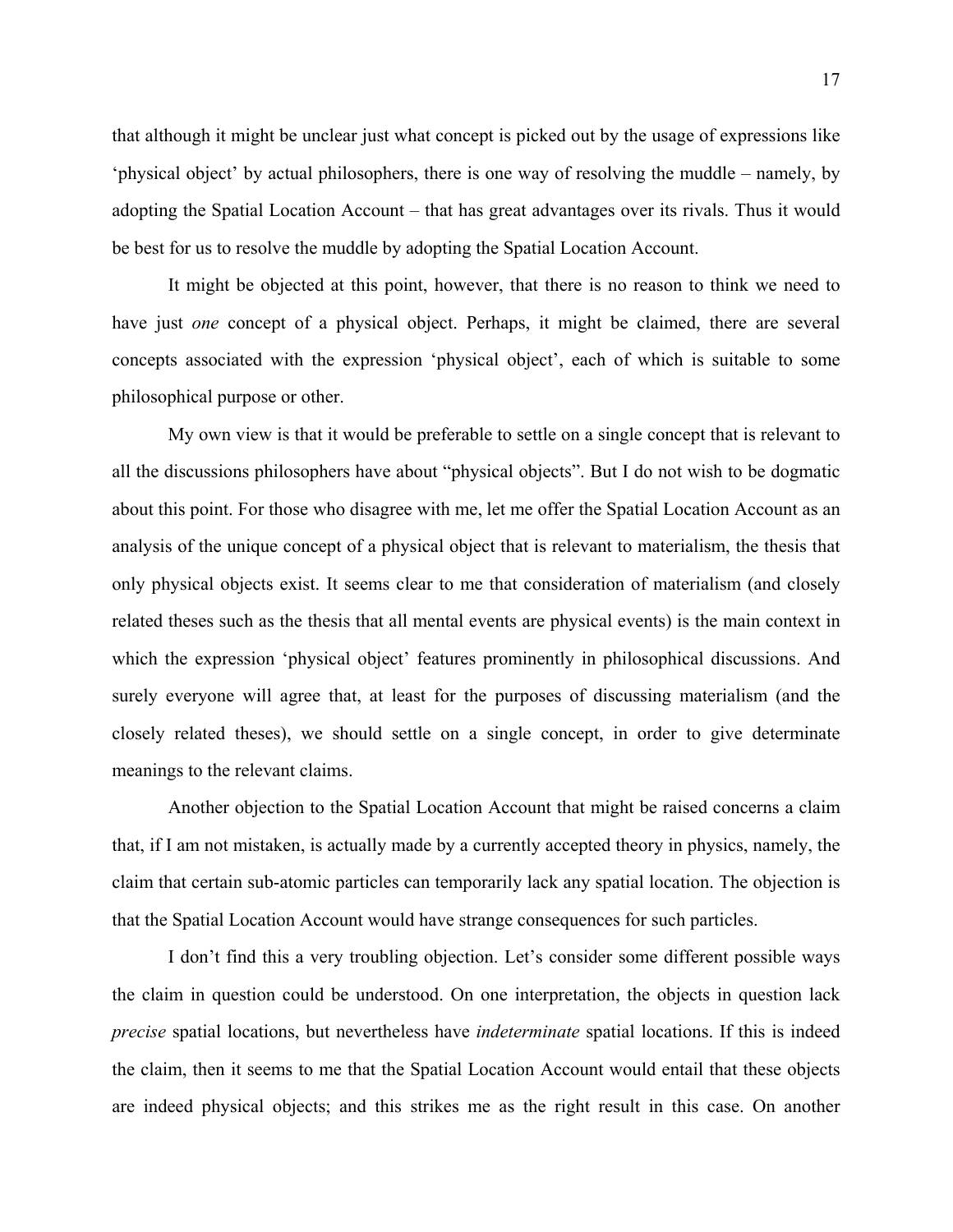interpretation of the relevant claim, the objects in question have spatial locations, but we are for some reason unable to determine what those locations are. If this is the claim, then the Spatial Location Account would again entail that these objects are physical objects; and again this strikes me as the correct result. On a third interpretation of the relevant claim, the objects in question temporarily go out of existence (or go out of existence, and are soon replaced by similar objects in nearby places). If this is the claim, then the Spatial Location Account would entail that while these objects didn't exist, they would not be physical objects; which again seems to be exactly the right result. And finally, on a fourth interpretation of the relevant claim, the objects in question really lack spatial locations at times when they exist. But if this is indeed the claim, then the Spatial Location Account entails that those objects are, at the times when they genuinely lack spatial locations, non-physical objects; and this too seems to be the correct result. It would no doubt be strange to say that some objects can change from being physical to being non-physical, and then change back again; but that just shows what a strange claim this is, when interpreted in this way.

Here is a third objection to the Spatial Location Account. There are certain objects that would count as physical objects, on the Spatial Location Account, but that we wouldn't want to count as physical objects. Among these would be many events (namely, those with spatial locations), a large number of facts (including the fact that the White House is white, a fact that is presumably located where the White House is located), spatial locations themselves, and even some universals, on certain theories of universals.<sup>22</sup>

I think that this is an important objection, which raises interesting issues about the entities in question, but I also think that in the end the objection is not damaging to the Spatial Location Account. Here is why. Let's grant, for the sake of argument, that objects of all of these types exist, and that some examples of each type have spatial locations. Then as a first reply to the

<span id="page-17-0"></span><sup>22</sup> I have in mind theories according to which a universal is located where its instances are. See, for example, Armstrong, *Nominalism and Realism* and *A Theory of Universals*.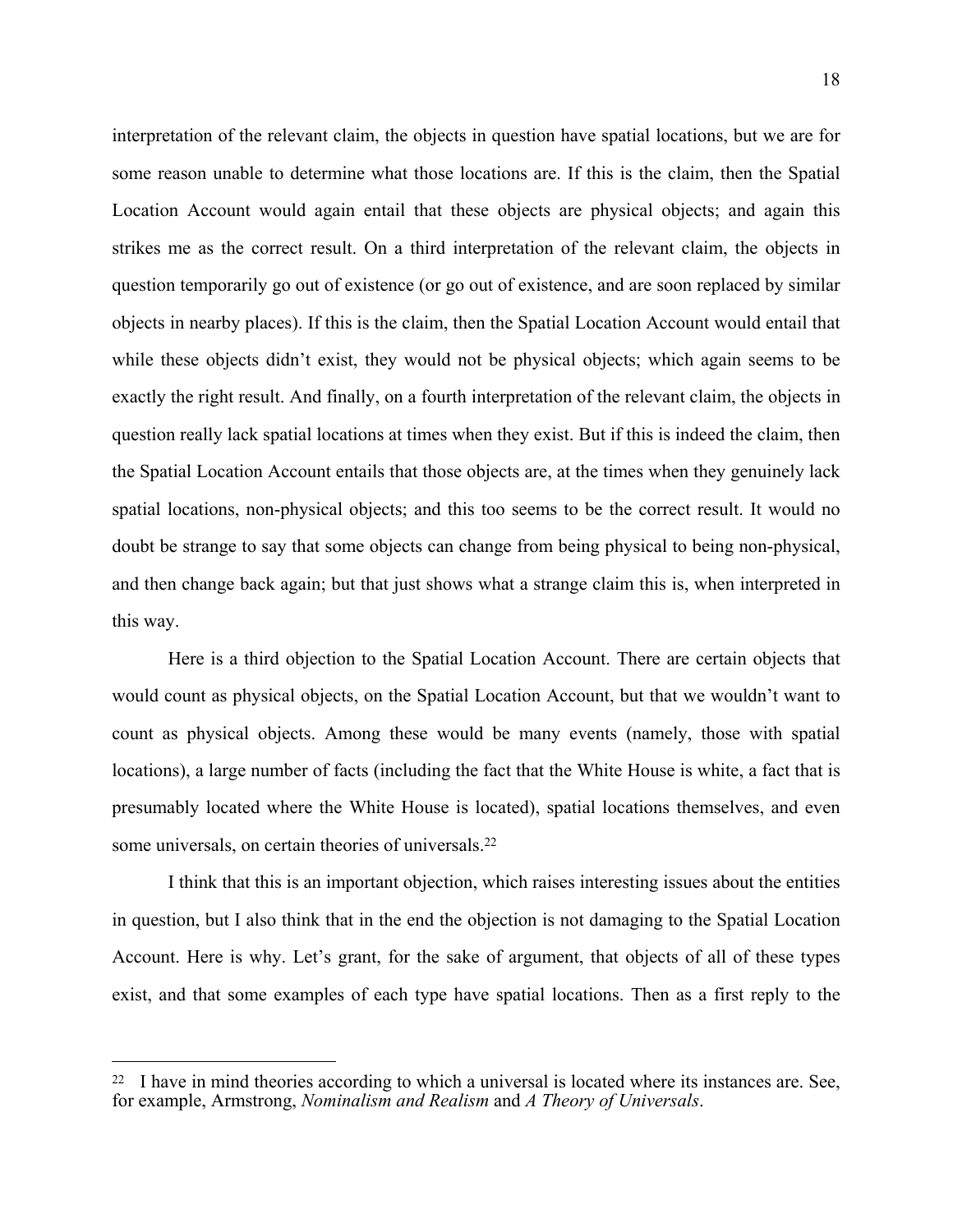objection, I would say that these things are indeed physical objects, so that the Spatial Location Account gets the right result in their case. And notice that it is nice to be able to distinguish between, say, *physical* events, on the one hand, and *non-physical* events, on the other hand. Similarly with facts and universals – it is nice to be able to distinguish the physical ones from the non-physical ones. It is also an appropriate result of the Spatial Location Account that there are no physical propositions, since propositions presumably don't have spatial locations. All of this is for the good.

But it might be thought that there is a lingering problem here that has to do with the Spatial Location Account of physical objects and the possibility of refuting materialism. If such things as propositions and the fact that  $2 + 2 = 4$  are *objects* (and I have stipulated above that every thing is an object), then they will count as *non-physical objects*, according to the Spatial Location Account. But their existence shouldn't be taken to show that materialists have been wrong all along.

This is indeed a problem, but if it is a problem for the Spatial Location Account then it is also a problem for the Common Sense Account, as well as any other plausible account of physical objects. After all, things such as propositions, and facts like the fact that  $2 + 2 = 4$ , don't have mass, or most of the other properties on van Inwagen's list. Moreover, it is clear that they will count as non-physical objects on any plausible account of physical objects. Thus, on any plausible account of physical objects, these entities will serve as counter-examples to the claim that there are no non-physical objects. And yet it does not seem like these objects should refute materialism. We can call this The Problem of Non-physical Objects That Do Not Refute Materialism.

Here is my proposed solution to the problem. All parties to the dispute over the correct analysis of the concept of a physical object need some way of distinguishing between the type of object such that non-physical instances of that type present a problem for the materialist, on the one hand, and the type of object such that non-physical instances of that type do not present a problem for the materialist, on the other hand. So let that distinction be given. Then the Spatial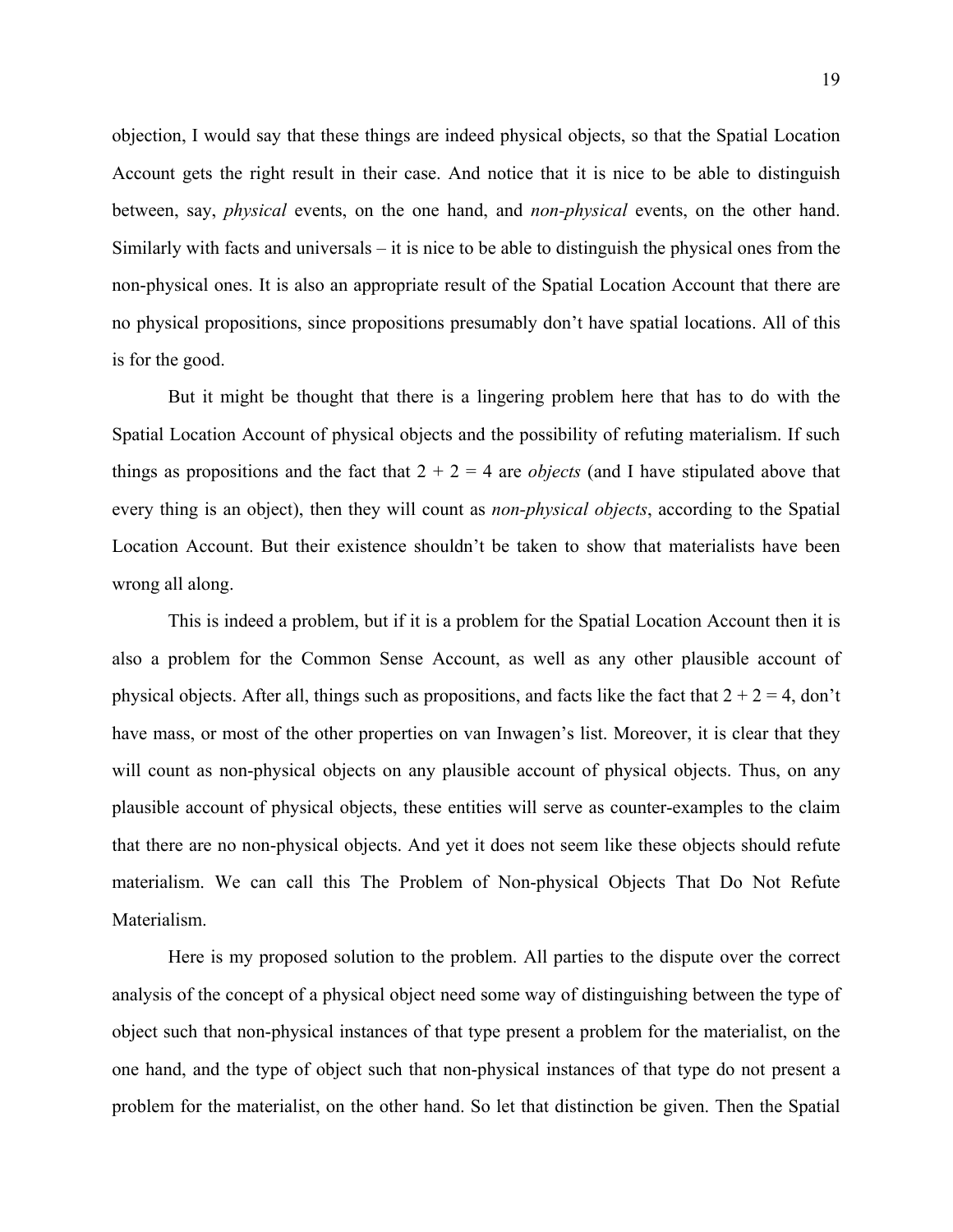Location Account is a way of marking the distinction between two types of object in the first category (the kind that materialists and their rivals care about). Within that category, objects with spatial locations would not refute materialism, but objects without spatial locations would.

In effect, then, I am saying that The Problem of Non-physical Objects That Do Not Refute Materialism is a problem about the formulation of materialism itself. Materialism is sometimes formulated as the view that there are no non-physical objects. But that really won't do, no matter what account of physical objects we accept. Instead, materialism should be qualified in a certain way. It should be the claim that, among "non-abstract" or "concrete" objects (or whatever term we choose for characterizing the objects that materialists and their rivals care about) there are no non-physical objects. Then, given the distinction between the objects that materialists and their rivals care about and the objects that they don't care about, the different accounts of physical objects can be seen as attempts to distinguish, among the objects that materialists and their rivals care about, the ones that are acceptable to the materialists from the ones that are not.[23](#page-19-0)

A fourth objection to the Spatial Location Account concerns the possibility of minds with spatial locations. Here is the problem. Many people want to define 'mind' as synonymous with 'non-physical, thinking substance'. But some people who accept this definition of 'mind', and say they believe in minds, also believe that minds can have spatial locations.<sup>24</sup> Such people will find the Spatial Location Account unacceptable.

I admit that this is a serious objection to the Spatial Location Account, and I expect that some people will want to reject the account because of this objection. But there is a price to be

1

<span id="page-19-0"></span><sup>&</sup>lt;sup>23</sup> For an excellent discussion of other ways to formulate materialism that would also avoid The Problem of Non-physical Objects That Do Not Refute Materialism, see Lewis's discussion of materialism in "New Work for a Theory of Universals."

<span id="page-19-1"></span><sup>24</sup> Locke may be such a person. See, for example, his *An Essay Concerning Human Understanding*, II.i.12. Descartes is another example of a philosopher who seemingly held that minds are non-physical but have spatial locations. Descartes would probably endorse the Spatial Extension Account of Physical Objects. See, for example, Descartes's *Meditations on First Philosophy*.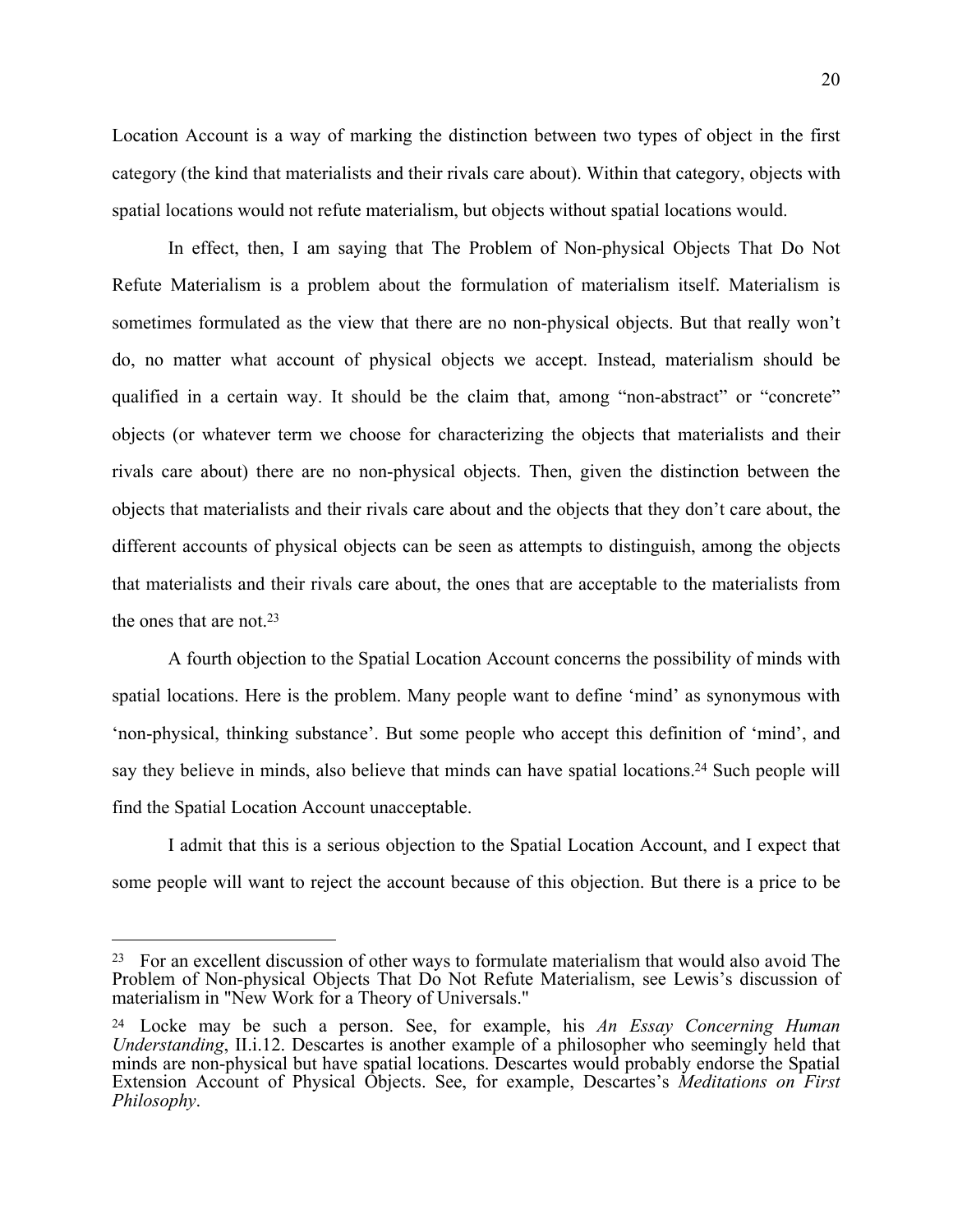paid for rejecting the Spatial Location Account, and I think that avoiding the objection in question is not worth that price. Let me explain.

The objection is based on the fact that the combination of the Spatial Location Account with the following two claims is an inconsistent triad:

- (1) Minds are non-physical objects.
- (2) Minds can have spatial locations.

The inconsistency of this triad can be the basis for an objection to the Spatial Location Account because (1) and (2) each have some independent plausibility. Thus, it is natural to want to avoid the inconsistency by rejecting the Spatial Location Account. But here we must remember that the Spatial Location Account itself has a great deal to recommend it. In fact, if the arguments I have given above are sound, there is no tenable alternative to the Spatial Location Account. Which means that, unless we are willing to say that there simply is no interesting and correct analysis of the philosophical concept of a physical object, we had better accept the Spatial Location Account.

Moreover, there are two ways of avoiding the relevant inconsistent triad while keeping the Spatial Location Account. First, one could reject (2). While this will strike many people as the right move to make anyway, since many people do not have the intuition that minds can have spatial locations, those who are convinced that minds *can* have spatial locations will not find this a satisfactory response to the objection. But even such people might agree that something of what is plausible about (2) can be captured by the following claim:

> (2a) Minds can interact with physical objects, and a given mind will typically be able to interact directly with only one physical object, so that each mind will typically be linked to a particular spatial location (the location of the physical object with which that mind can interact directly) at any given time.

And (2a) is of course consistent with the combination of (1) and the Spatial Location Account.

The second way of avoiding the relevant inconsistent triad while keeping the Spatial Location Account is to reject (1). Here it is important to notice that what is most plausible about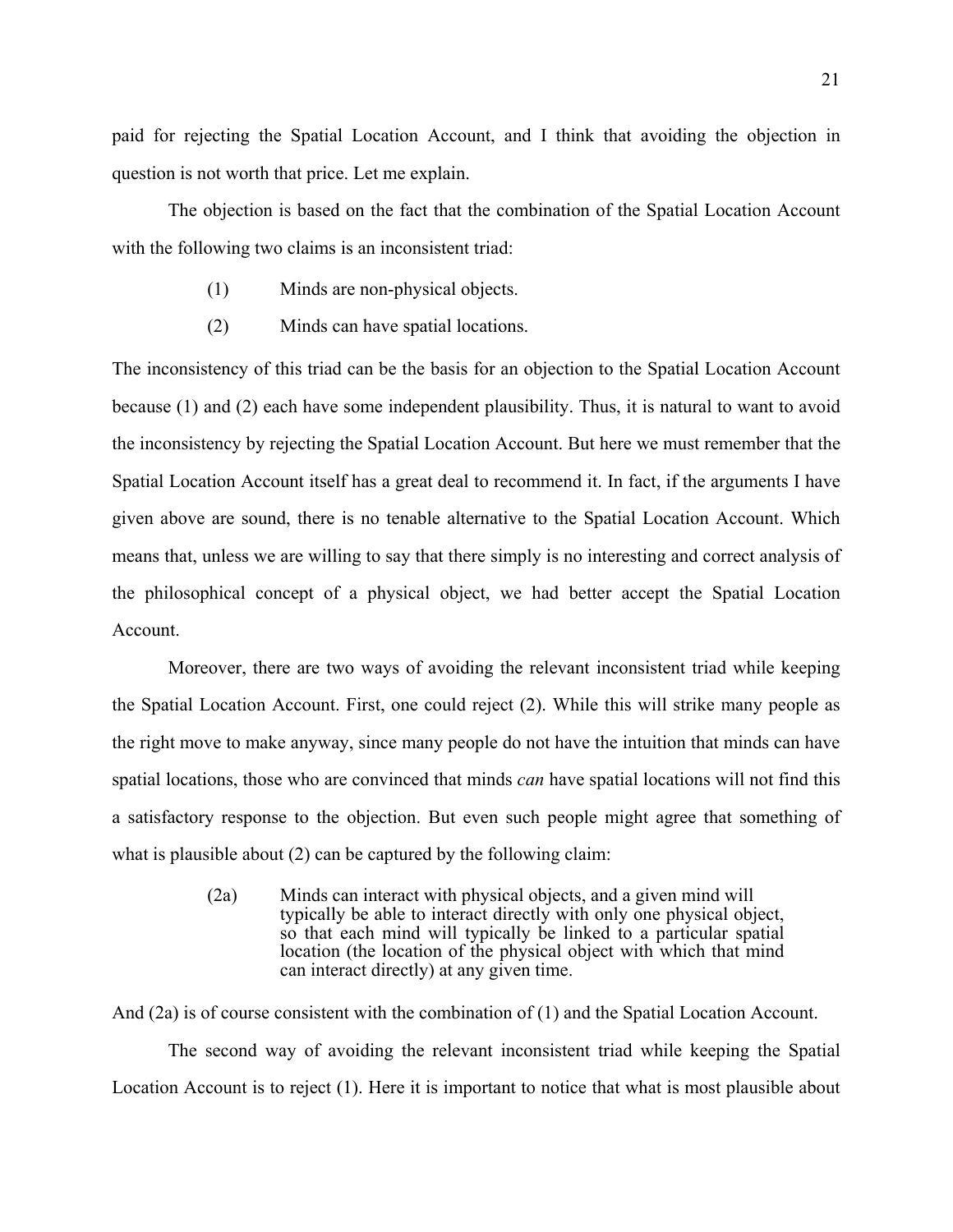(1) is the idea that minds do not have masses, or surfaces, or most of the other properties on the list in the Common Sense Account of physical objects; i.e., something like the claim that minds do not have these properties is surely what most people who are inclined to accept (1) have in mind. Thus, one who is inclined to say that minds are non-physical objects can consistently maintain both the Spatial Location Account and (2), while at the same time accepting something like the following in place of (1):

> (1a) Minds are physical objects that do not have masses, or surfaces, or most of the other properties on the list in the Common Sense Account of physical objects.

Thus, by rejecting (1) and accepting (1a) instead, one can preserve both the Spatial Location Account and (2), while at the same time retaining what is most plausible about (1).

In short, then, I admit that the combination of the Spatial Location Account with (1) and (2) is an inconsistent triad, and also that (1) and (2) both have some independent plausibility. But given the reasons discussed above for preferring the Spatial Location Account over its rivals, and also given the fact that some or all of what is plausible in (1) and (2) can be captured by (1a) and (2a), respectively, I think that it makes much more sense to resolve the inconsistency by keeping the Spatial Location Account and either rejecting (1) (while accepting (1a) in its place), or else rejecting (2) (while accepting (2a) in its place).

At this point it might be objected that, in light of the above remarks, the Spatial Location Account has been reduced to a mere stipulation. Here is my reply to this objection. Since philosophers talk about physical objects a great deal, and since the expression 'physical object' figures so prominently in so many philosophical controversies, we need a definition of that expression. But, as I admitted above, it is not clear that there is a single concept picked out by our actual usage of the expression. Thus, to a certain extent, any proposed analysis of the concept will be a prescriptive proposal and, hence, somewhat stipulative. Nevertheless, since there is no doubt that we need such an analysis, and since, as I have argued above, the other leading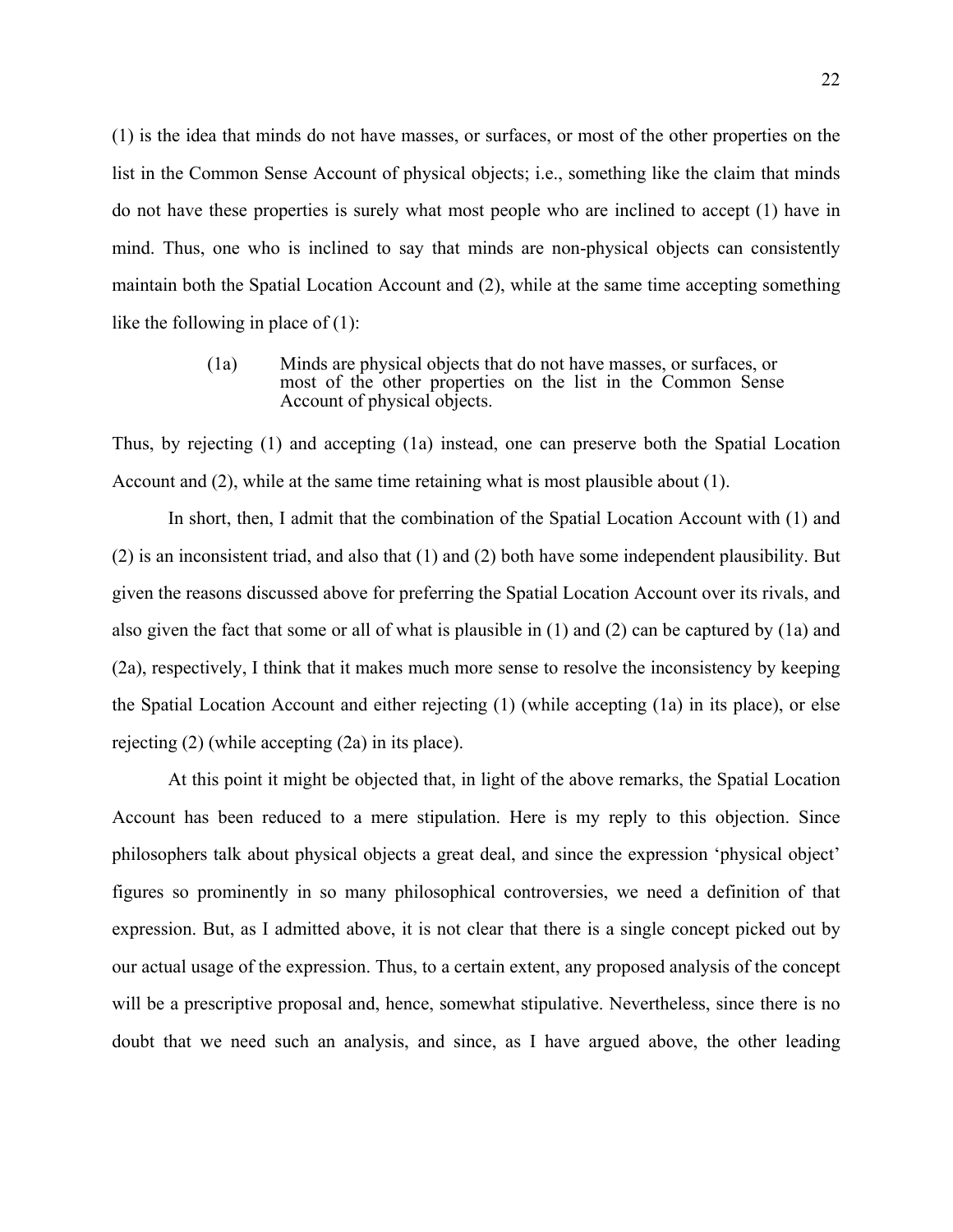candidates all turn out to be untenable, the Spatial Location Account can be seen to be the best candidate for the office.

A related objection that might be raised here is this: Suppose it turns out that there are spatially located, thinking objects to which the laws of physics do not apply. Then it would be natural to call those things non-physical objects. But they would count as physical objects according to the Spatial Location Account. My reply: Given what I have said in Section 6 above, the laws of physics would, by definition, apply to these putative objects (although it is a separate question whether the laws of physics would be deterministic or indeterministic with regard to them). For on my proposal, the laws of *nature* are all of the laws governing contingent objects, and the laws of *physics* are the laws of nature that are concerned with spatially located objects.

At this point the objection might take a different form. Suppose, the objection might go, it turns out that there are spatially located, thinking objects to which the laws of gravity, electromagnetism, etc., do not apply. Then it would be natural to call those things non-physical objects. But they would count as physical objects according to the Spatial Location Account. My reply to this objection is that it would be best, for the reasons spelled out in Section 6 above, to consider the laws of gravity, etc., to be just *some* of the laws of physics, and to say accordingly that some of the laws of physics don't apply to the objects in question, but that others do. (These objects would presumably be like many other physical objects in this regard.)

The reader might also wonder what are the consequences of the Spatial Location Account for such putative objects as spectres, apparitions, hallucinations, mirror images, and sensations, all of which seem to have spatial locations, but none of which it seems appropriate to call a physical object. The answer, I think, is this: If there really are objects of any of these kinds, and if those objects really have spatial locations, then they are indeed physical objects. But I suspect that most philosophers are going to want to say that talk about these putative objects, insofar as it is true, is really to be analyzed as talk about purely physical phenomena involving such things as brains, electromagnetic processes, etc., all of which have spatial locations.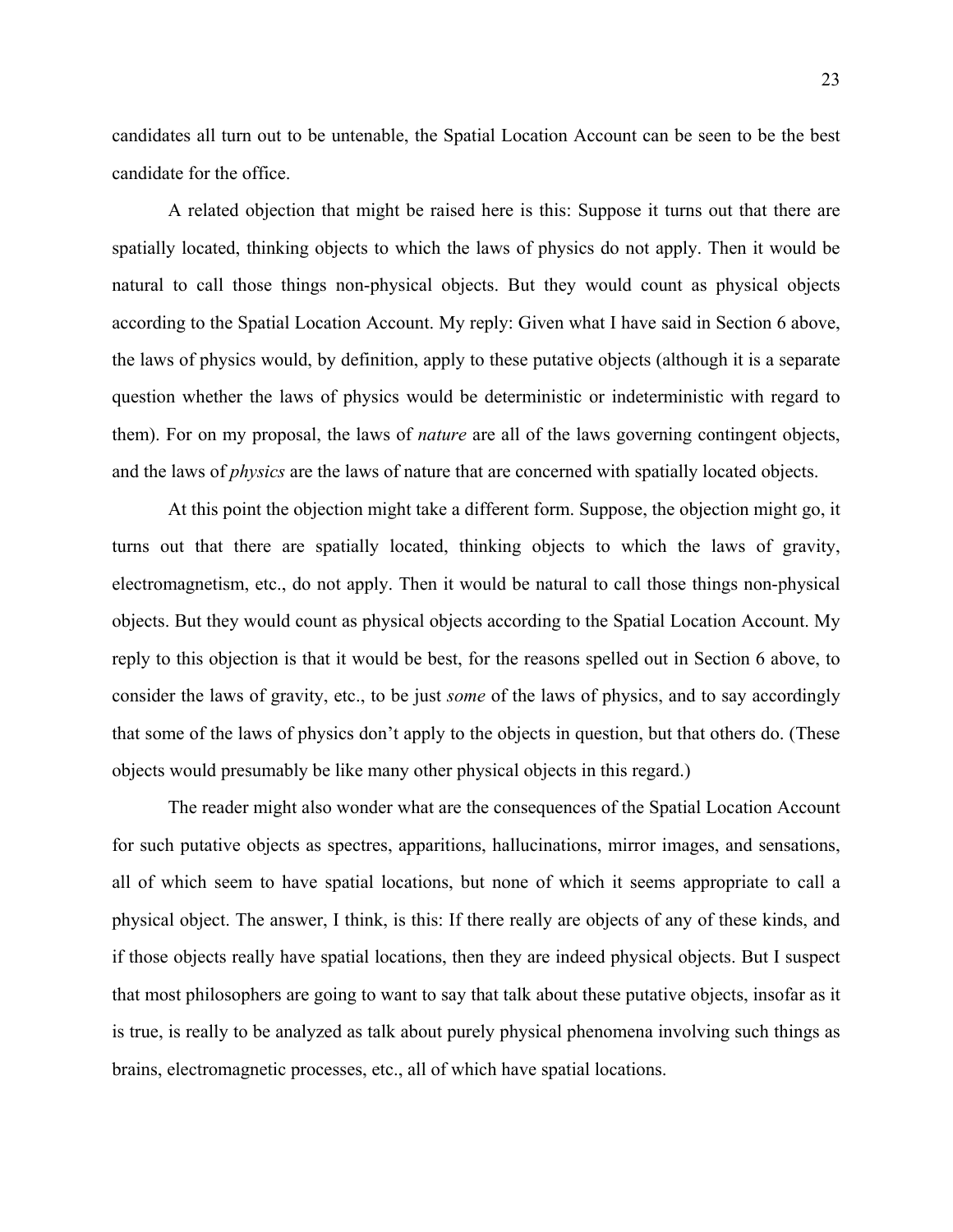Here is one last objection to the Spatial Location Account. The Spatial Location Account requires a sharp distinction between time and the dimensions of space. For I have said that the defining characteristic of physical objects is spatial location, not temporal location. And if there is a sharp distinction between spatial location and temporal location, as there must be in order for the former to be the defining characteristic of physical objects while the latter is not, then there must also be a sharp distinction between time and the dimensions of space. But it's well known that many philosophers believe ours to be a world of four basically similar dimensions.

My reply to this objection is that I plead guilty. I do draw a sharp distinction between time and the dimensions of space. I "take tense seriously," as they say; I believe the "3D view" of persisting objects, according to which objects that persist through time do so in virtue of being wholly present at each moment at which they are present, rather than in virtue of having different temporal parts at the different moments; and I believe that there is an important sense in which it is true to say that time passes although no dimension of space does so[.25](#page-23-0) Thus it does not seem to me like a vice of the Spatial Location Account that it requires a sharp distinction between time and the dimensions of space. Instead, it seems like a virtue[.26](#page-23-1)

<span id="page-23-0"></span><sup>25</sup> For more on taking tense seriously, the 3D view of persisting objects, and other alleged differences between time and space, see Markosian, "On Language and the Passage of Time," "The 3D/4D Controversy and Non-present Objects," and "How Fast Does Time Pass?"

<span id="page-23-1"></span><sup>26</sup> I am grateful to Mark Aronszajn, Ralph W. Clarke, Theodore Drange, Fred Feldman, Michael Pendlebury, Sharon Ryan, Theodore Sider, and several anonymous referees for help on this paper. An earlier version of the paper was presented at the 1997 meeting of the Pacific Division of the American Philosophical Association, and I am grateful to the participants at that session, especially Quentin Smith, the commentator, for helpful criticisms.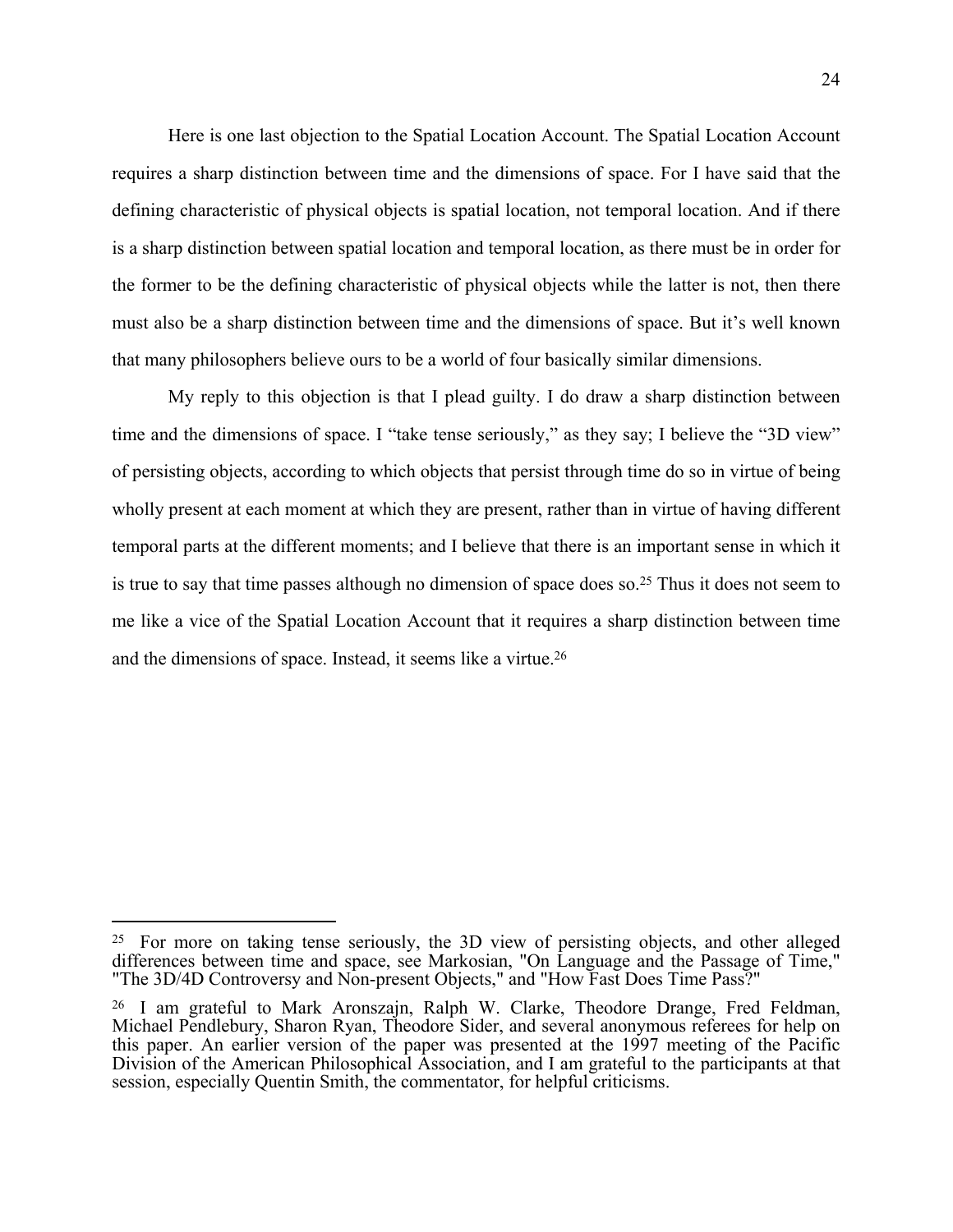#### **REFERENCES**

Armstrong, David M., *Nominalism and Realism*, Volume 1 of *Universals and Scientific Realism* (Cambridge: Cambridge University Press, 1978).

Armstrong, David M., *A Theory of Universals*, Volume 2 of *Universals and Scientific Realism*  (Cambridge: Cambridge University Press, 1978).

Berkeley, George, *A Treatise Concerning the Principles of Human Knowledge* (Indianapolis: Hackett Publishing Company, 1982).

Cartwright, Richard, "Scattered Objects," in his *Philosophical Essays* (Cambridge, MA: The MIT Press, 1987), pp. 171-86.

Charles, David, "Supervenience, Composition, and Physicalism," in Charles and Lennon (eds.), *Reduction, Explanation, and Realism* (Oxford: Clarendon Press, 1992), pp. 265-96.

Crane, Tim, and Mellor, D.H., "There Is No Question of Physicalism," *Mind* **99** (1990), pp. 185- 206.

Daly, Chris, "Does Physicalism Need Fixing?" *Analysis* **55** (1995), pp. 135-41.

Davidson, Donald, *Essays on Actions and Events* (Oxford: Clarendon Press, 1980).

Descartes, Rene, *Meditations on First Philosophy*.

Dupre, John, *The Disorder of Things: Metaphysical Foundations of the Disunity of Science* (Cambridge, MA: Harvard University Press, 1993).

Drai, Dalia, "What is a Physical Event?" *Philosophical Papers* **23** (1994), pp. 129-35.

Feigl, Herbert, *The "Mental" and the "Physical"* (Minneapolis: University of Minnesota Press,  $1967$ ).

Hellman, Geoffrey, "Determination and Logical Truth," *Journal of Philosophy* **82** (1985), pp. 607-18.

Hellman, Geoffrey, and Thompson, Frank, "Physicalism: Ontology, Determination and Reductionism," *Journal of Philosophy* **72** (1975), pp. 551-64.

Hellman, Geoffrey, and Thompson, Frank, "Physicalist Materialism," *Nous* **11** (1977), pp. 309- 45.

Hempel, Carl, "Reduction: Ontological and Linguistic Facets," in Morgenbesser, Suppes and White (eds.), *Philosophy, Science and Method* (New York: St. Martin's Press, 1969), pp. 179-99.

Hobbes, Thomas, *De Corpore*.

Hoffman, Joshua, and Rosenkrantz, Gary, *Substance Among Other Categories* (Cambridge: Cambridge University Press, 1994).